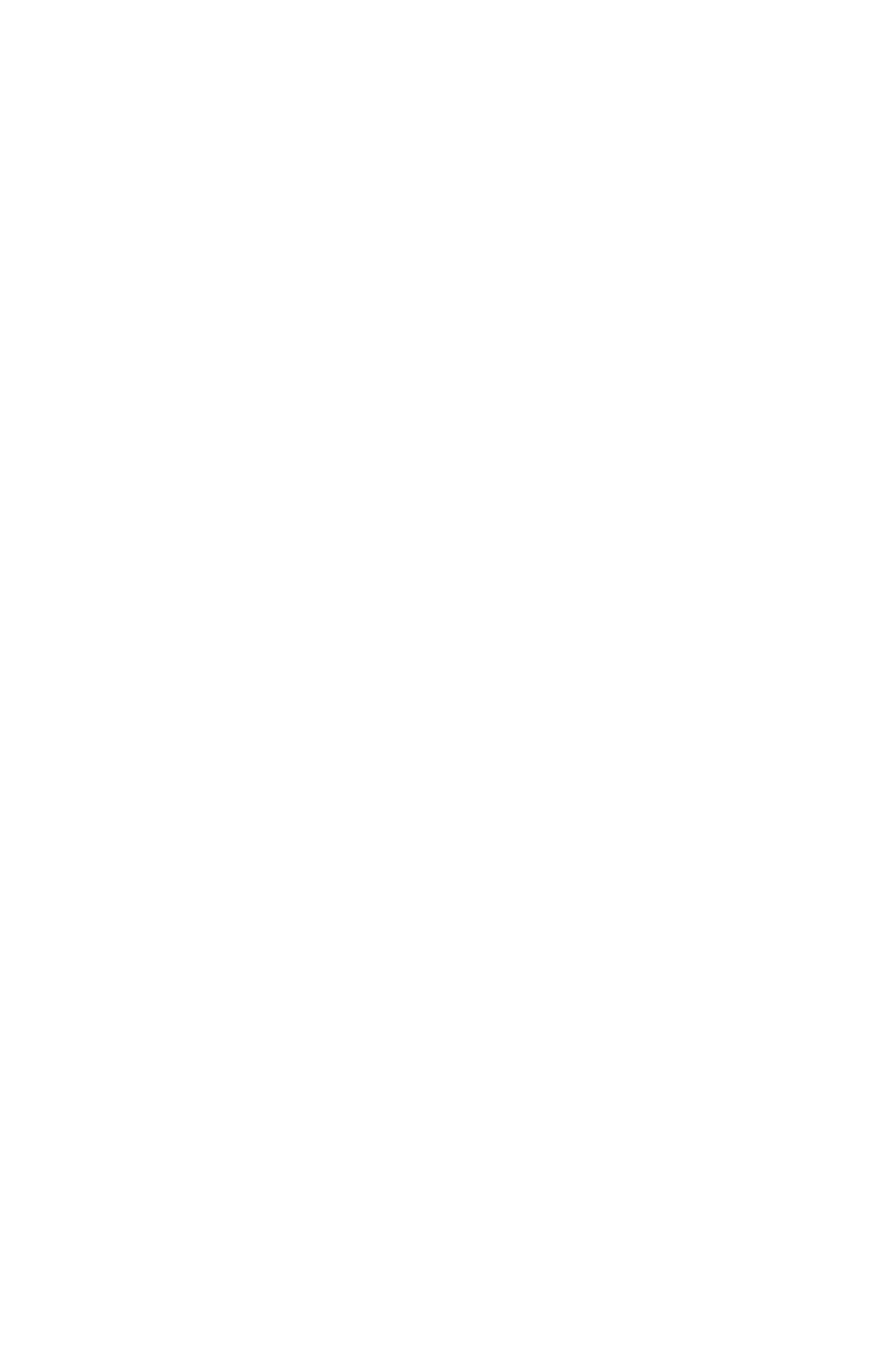# Living Midair

poems by Karen June Olson

Number 26 in the 2River Chapbook Series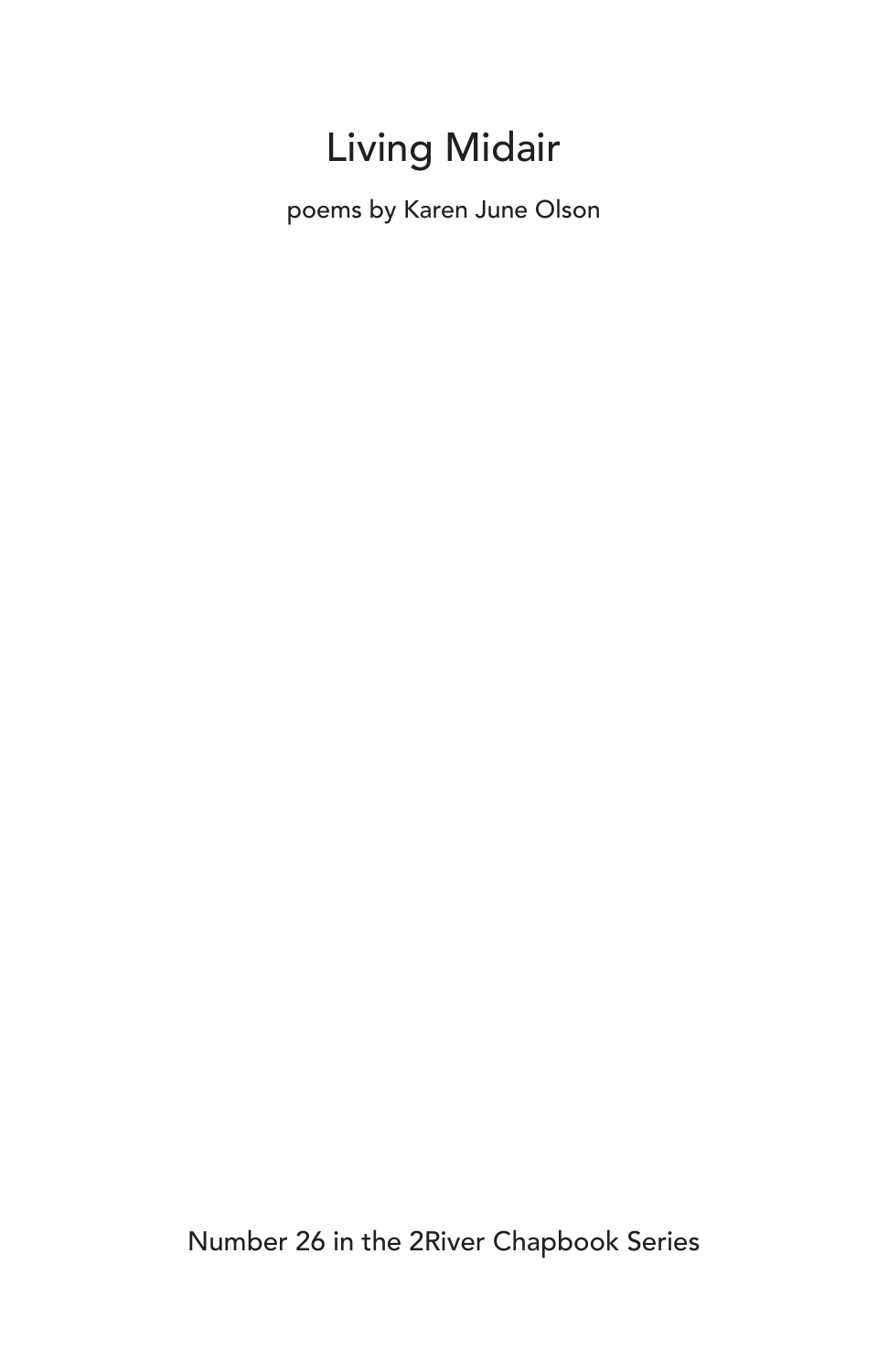

2River www.2River.org

Editor: Richard Long Book Cover: Brianna Vuagniaux

Copyright © 2019 Karen June Olson

All rights reserved. Except for brief quotations in critical articles or reviews, no part of this book may be reproduced in any manner without prior permission from the publisher.

Published April 2019 by 2River

Acknowledgments:

Grateful acknowledgment is made to the following journals in which some of the poems first appeared (sometimes in earlier versions and with different titles): 2River: "Voice Lessons In a Writing Class," "A River," "This Time Around," and "A Struggle to Get Out"; and *Third Wednesday:* "The Grand Return."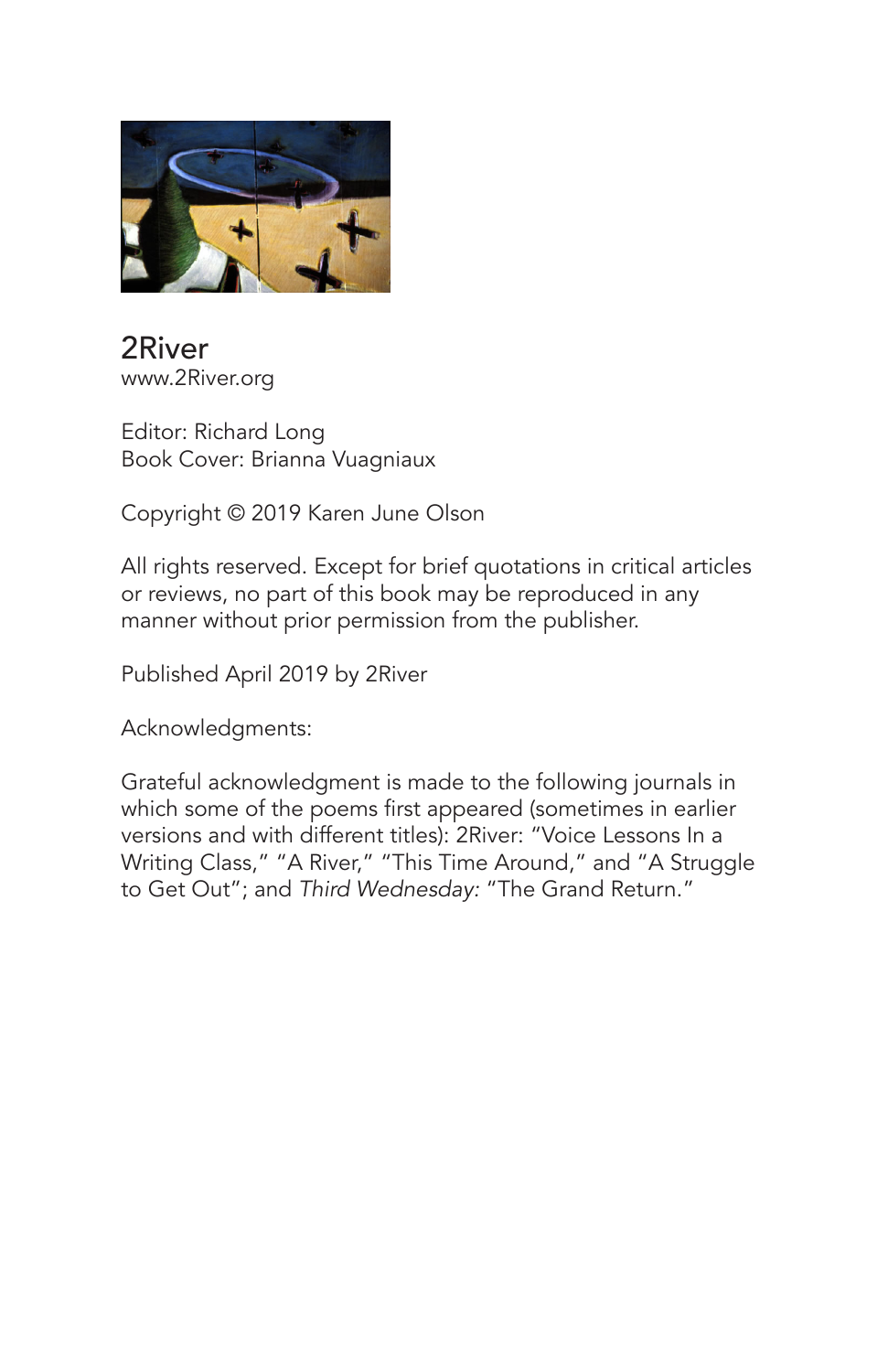The author is indebted to Allison Funk for her wisdom and instruction and to her other guides: Marge Piercy, Pam Garvey, Richard Long, and Jim Goodman. She gives praise to her sisterhood of The Confluence Writers: Allison Funk, Melanie Klug, Ruthie Kubicek, and Sally Burgess—their encouragement and friendship shaped this book. She gives her love to her daughters Rachel and Michele Finkelstein who inspire her, and to her dear husband, Marv Finkelstein, who listened to each written word.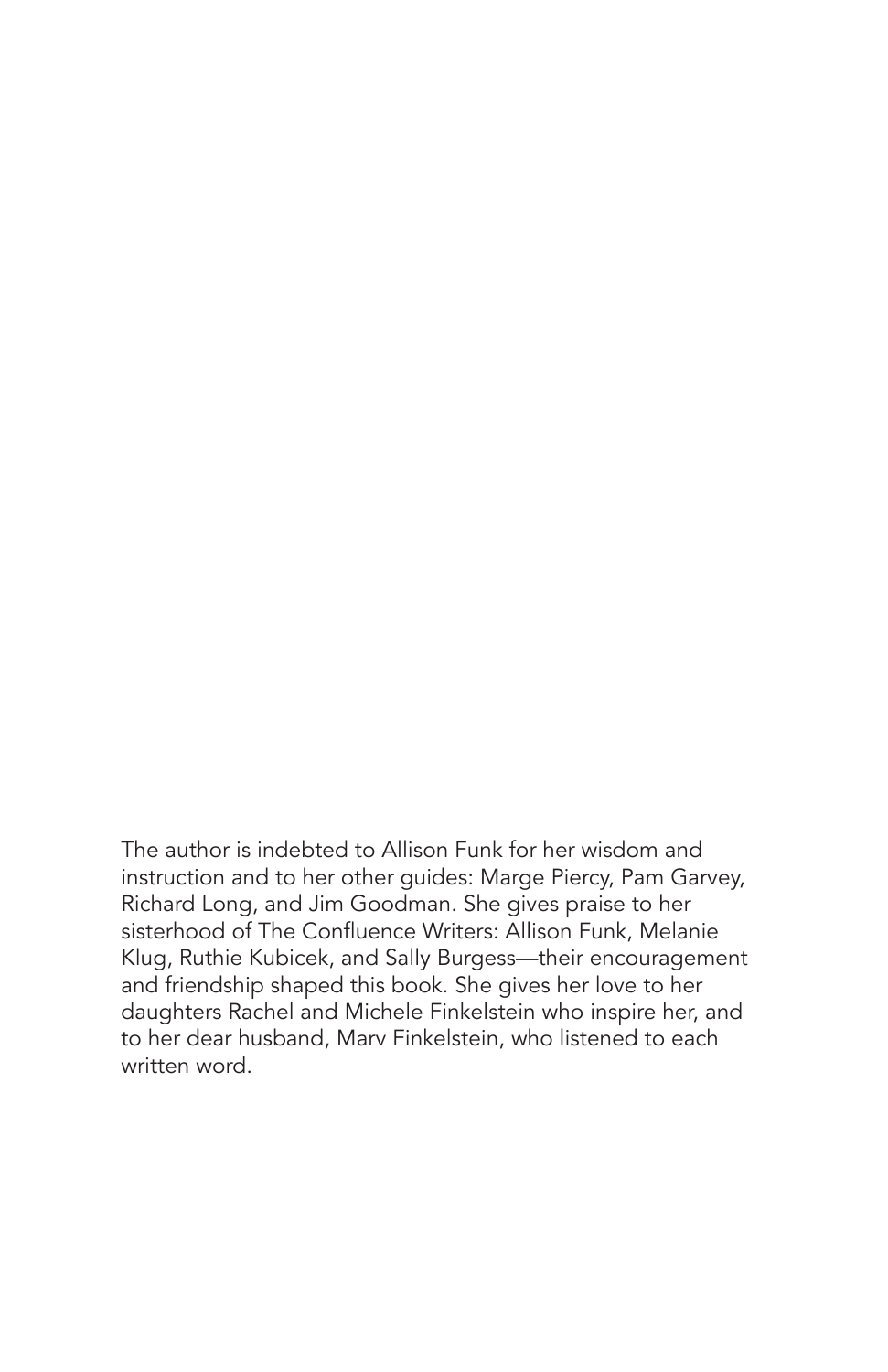# *Living Midair,* poems by Karen June Olson

## **Contents**

| Living Near the Edge                  | 9  |
|---------------------------------------|----|
| Jagged Tattoo                         | 10 |
| It's Only the Wind                    | 11 |
| Voice Lessons In a Writing Class      | 12 |
| A River                               | 13 |
| The Suckers Are Running               | 14 |
| Wild Ride                             | 15 |
| I'm Sorry Laura Salvatori             | 16 |
| <b>Riding Waves</b>                   | 17 |
| Sugar Maple                           | 18 |
| A Grandmother's Mirror                | 19 |
| Their Mother's Voice Was Music        | 20 |
| This Time Around                      | 22 |
| A Struggle to Get Out                 | 23 |
| Snapshots of my Grandfather           | 24 |
| Door-to-Door                          | 25 |
| Landscaping                           | 26 |
| Living Midair                         | 27 |
| Awakened                              | 28 |
| About the author, the artist, 2 River | 30 |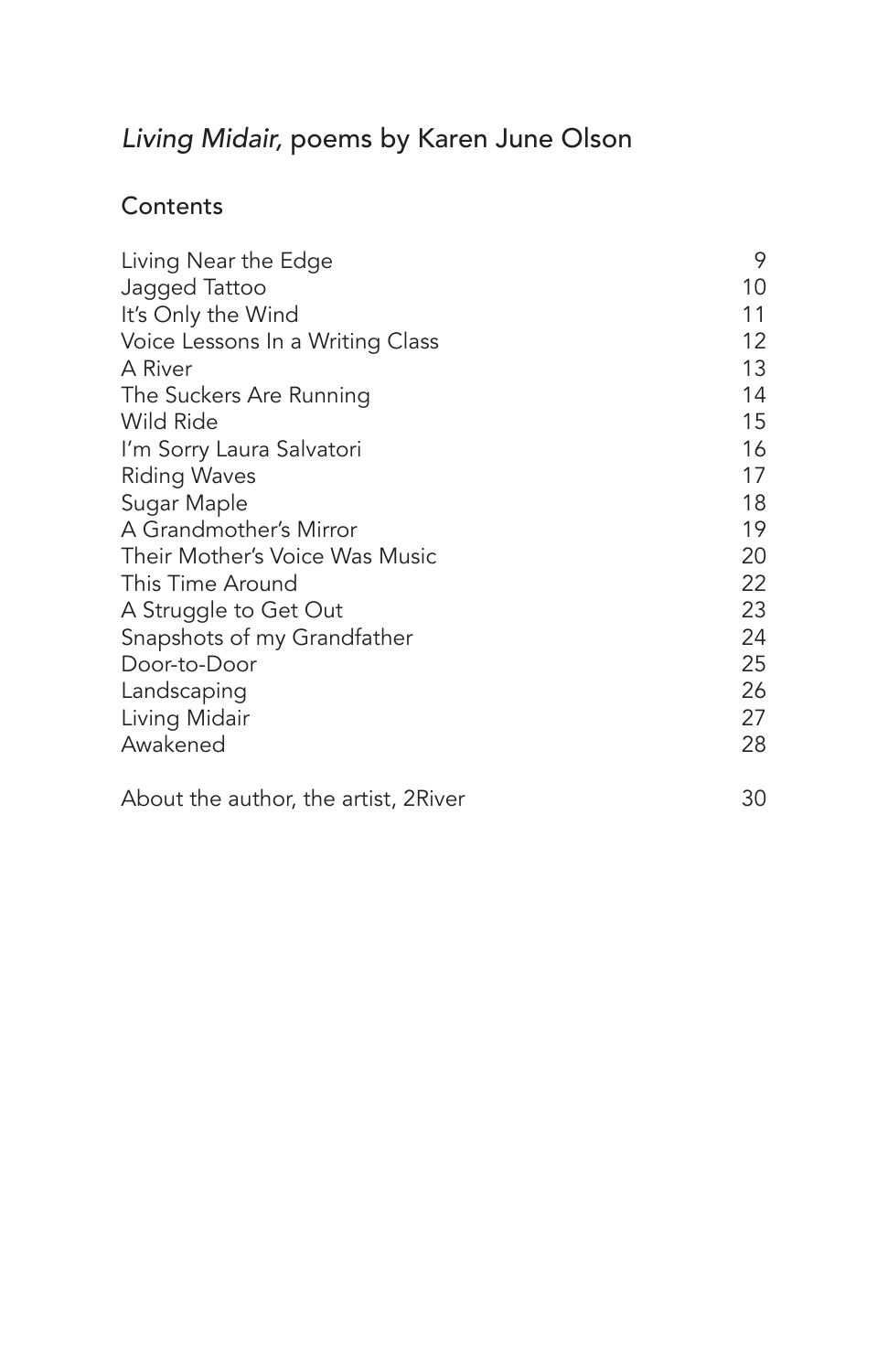For my daughters, Rachel and Michele, and for Marv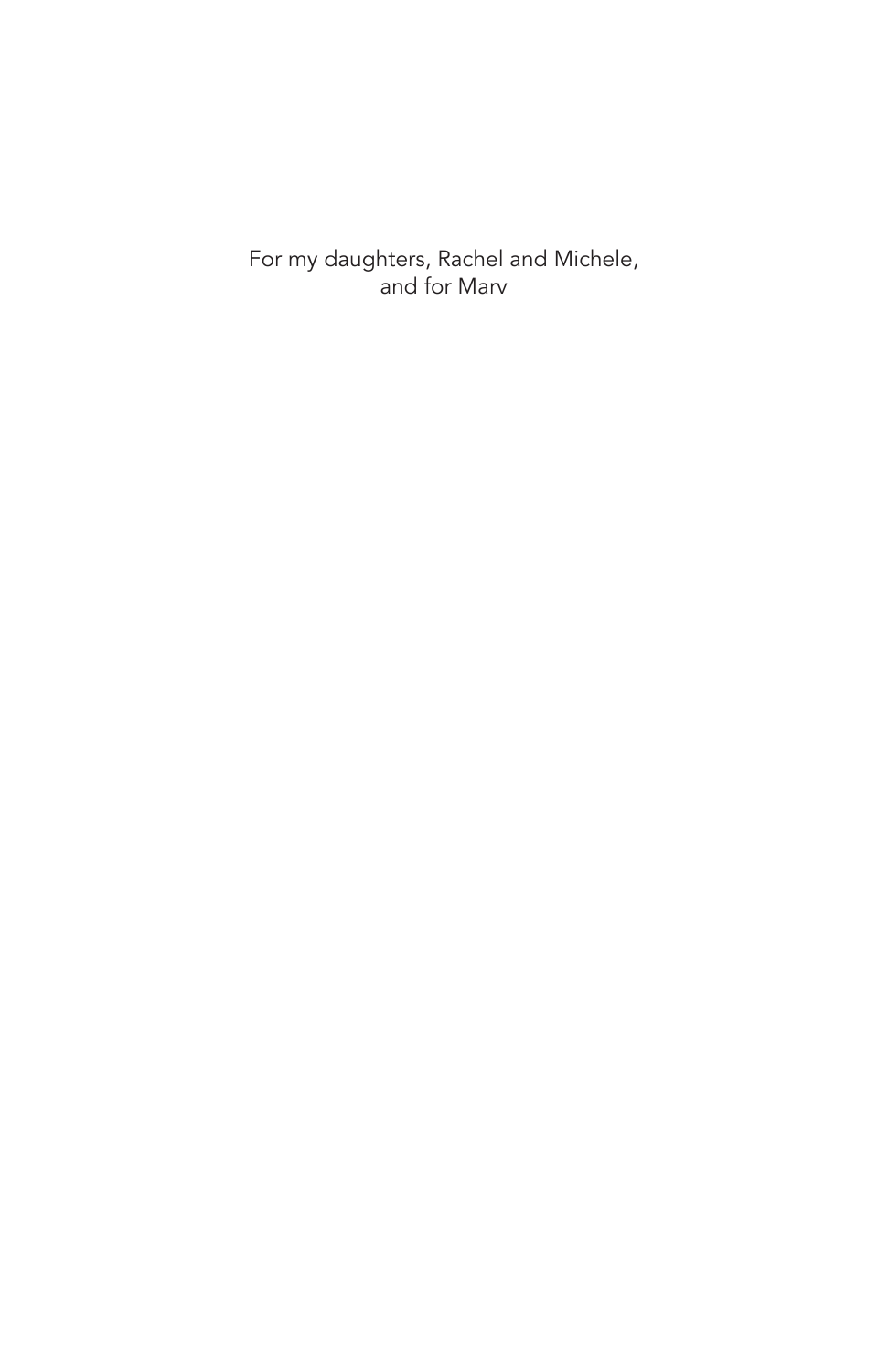*Living Midair,* poems by Karen June Olson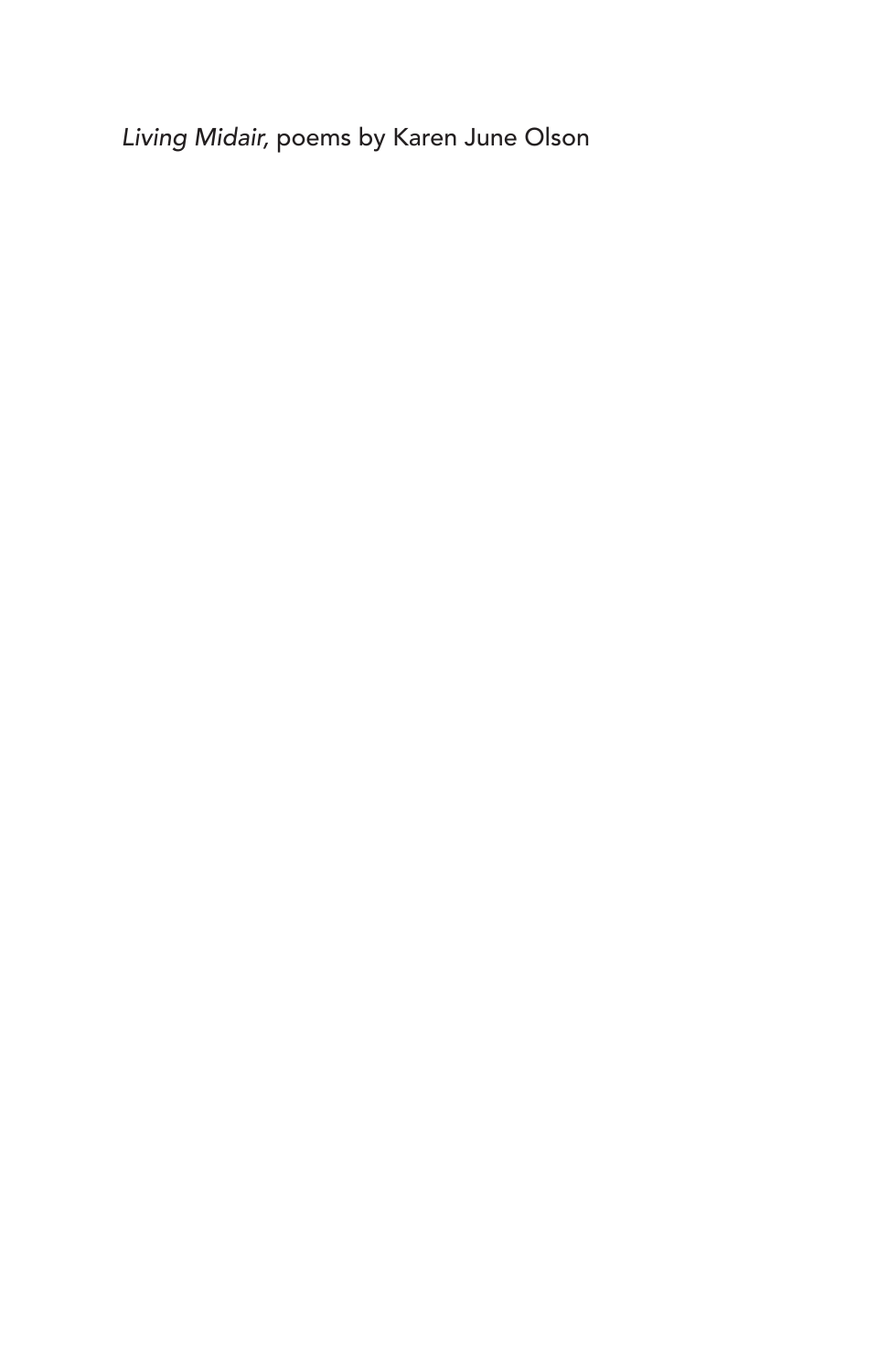#### Living Near the Edge

From the window I watched a hawk take down a mourning dove. Its mate perched still: a stone in a sweet gum tree as hawk stripped feathers down to skin. The tight knit sweater released with ease over the dead bird's head. I looked for a single feather. Not one remained.

That night I heard cold yips of coyotes. Are they across the frozen pond in shadows of the wood or closer to the house where the dogs bark? I imagine their sharp mouths drooling saliva on fur rusted from deer kill. Shall I serve them a bowl of stew or stalk with a shotgun? Either way they watch, they gather as I prepare to fight for my right to sleep or walk the wood alone.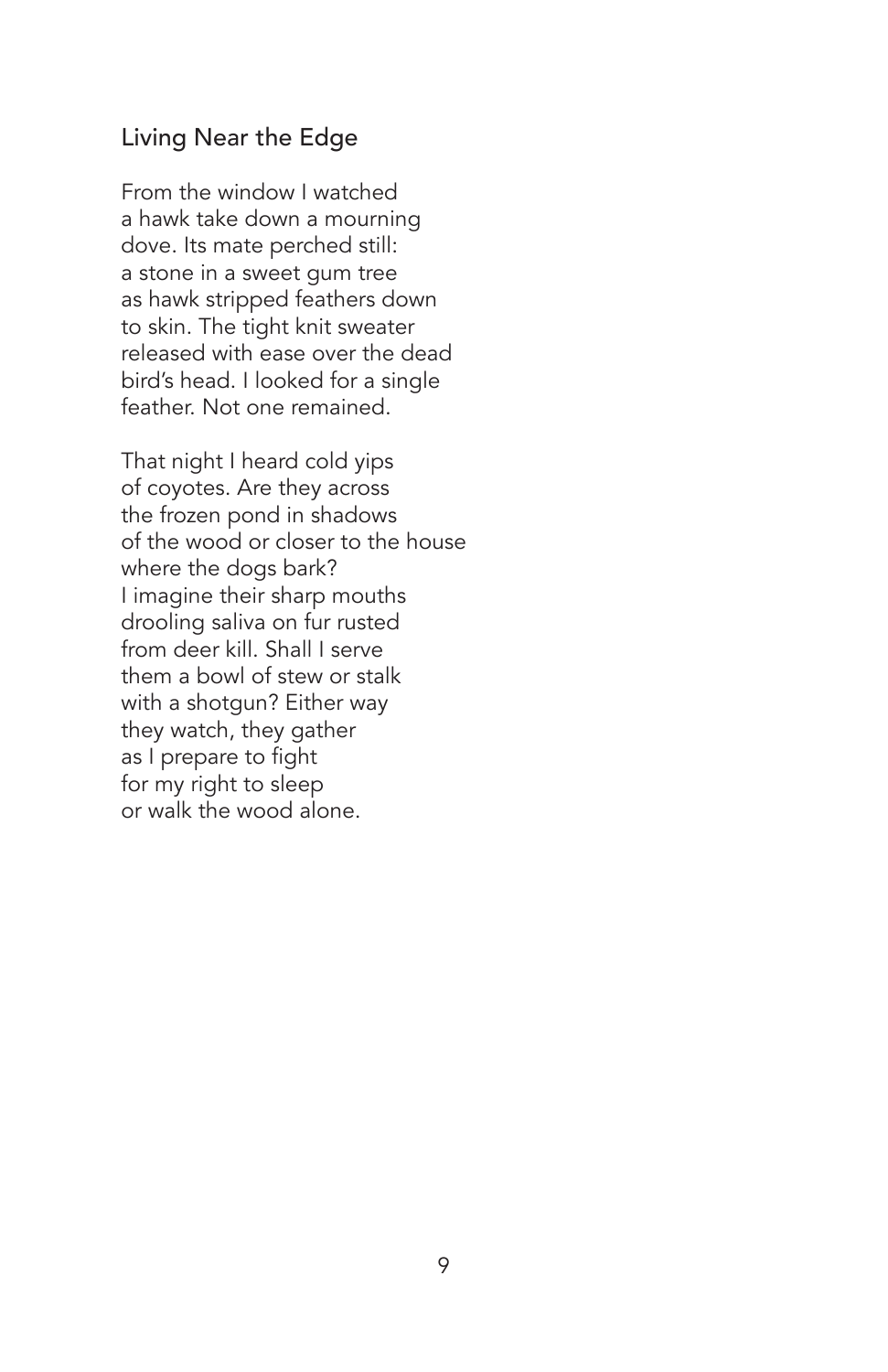#### Jagged Tattoo

She lay in the dark atop sheets sweetened by afternoon sun, her only cover a warm breeze. She recalled crickets and tree frogs caught up in their work, as she floated by the edge of a dream consumed, until her dog growled at the foot of the bed.

#### It

was half way inside the room, a hand, a leg her scream burned corners in cells, her words were fire. She coiled into a corner drew a knife and waited.

Police were long to arrive, quick to wrap; a pretty girl, alone like that, house by the tracks, could have been a loner, some passerby, a nobody, a purely random act. Nothing's missing, is it, ma'am?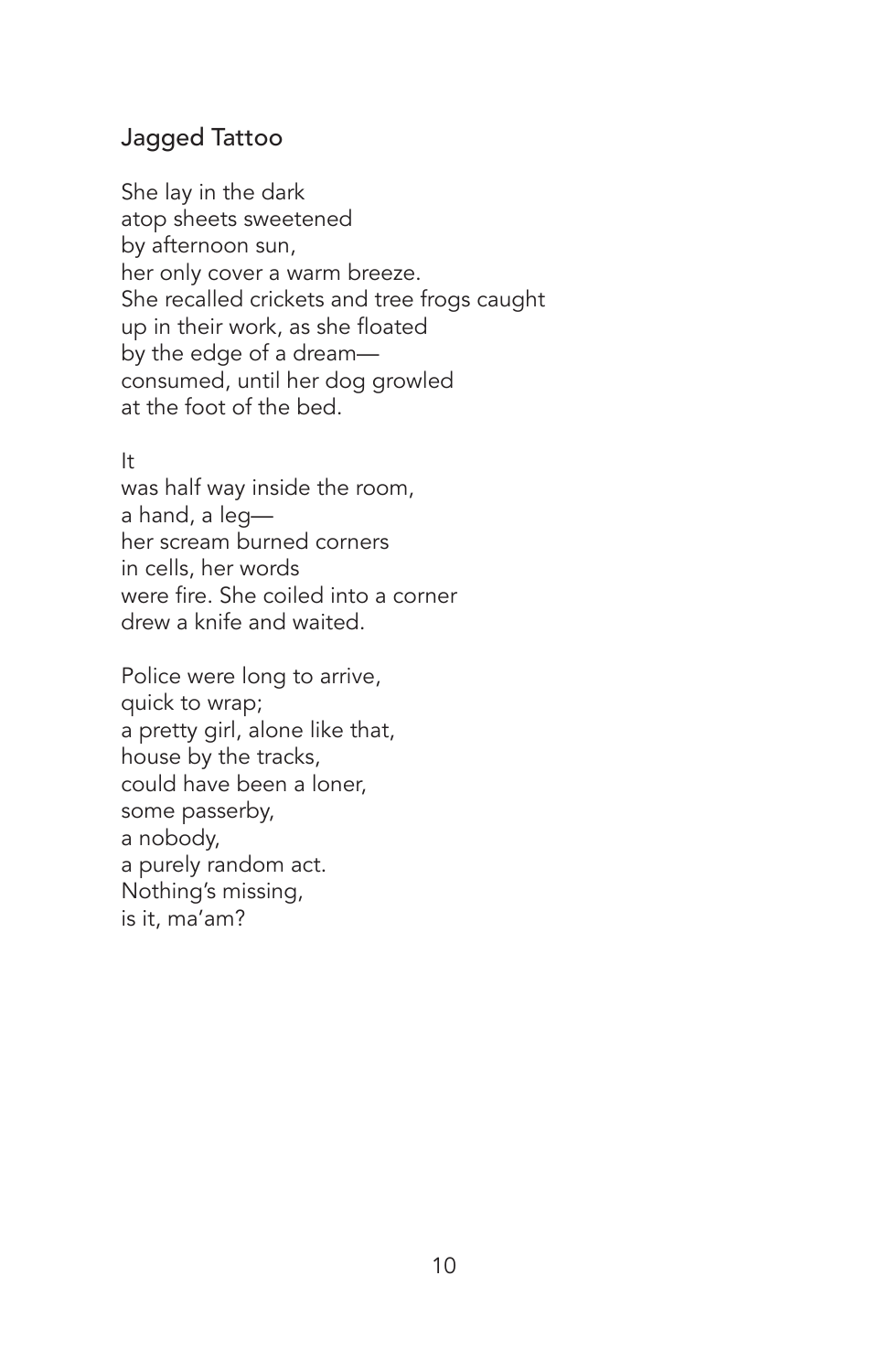#### It's Only the Wind

Where I 've walked or now ride a rusty Schwinn, hundreds of bees mob a ceiba tree's January blossoms.

In the Yucatan, some believe the tree is sacred, a berth where the dead find passage between the heavens and underworld.

A tree where bats wing their way through leafless branches, swoop and rise with impossible speed, voracious, swallowing moths throughout the night.

Bees and bats can frighten a passerby. My hands might cover my head, or if I walk slowly, possibility hosts

what is eerie— an unlit street, a missed step, seeing myself wrapped within a cape of darkness.

I seek safe crossing, to be steady on my feet, to feel for the heavens in the company of wings, while still standing.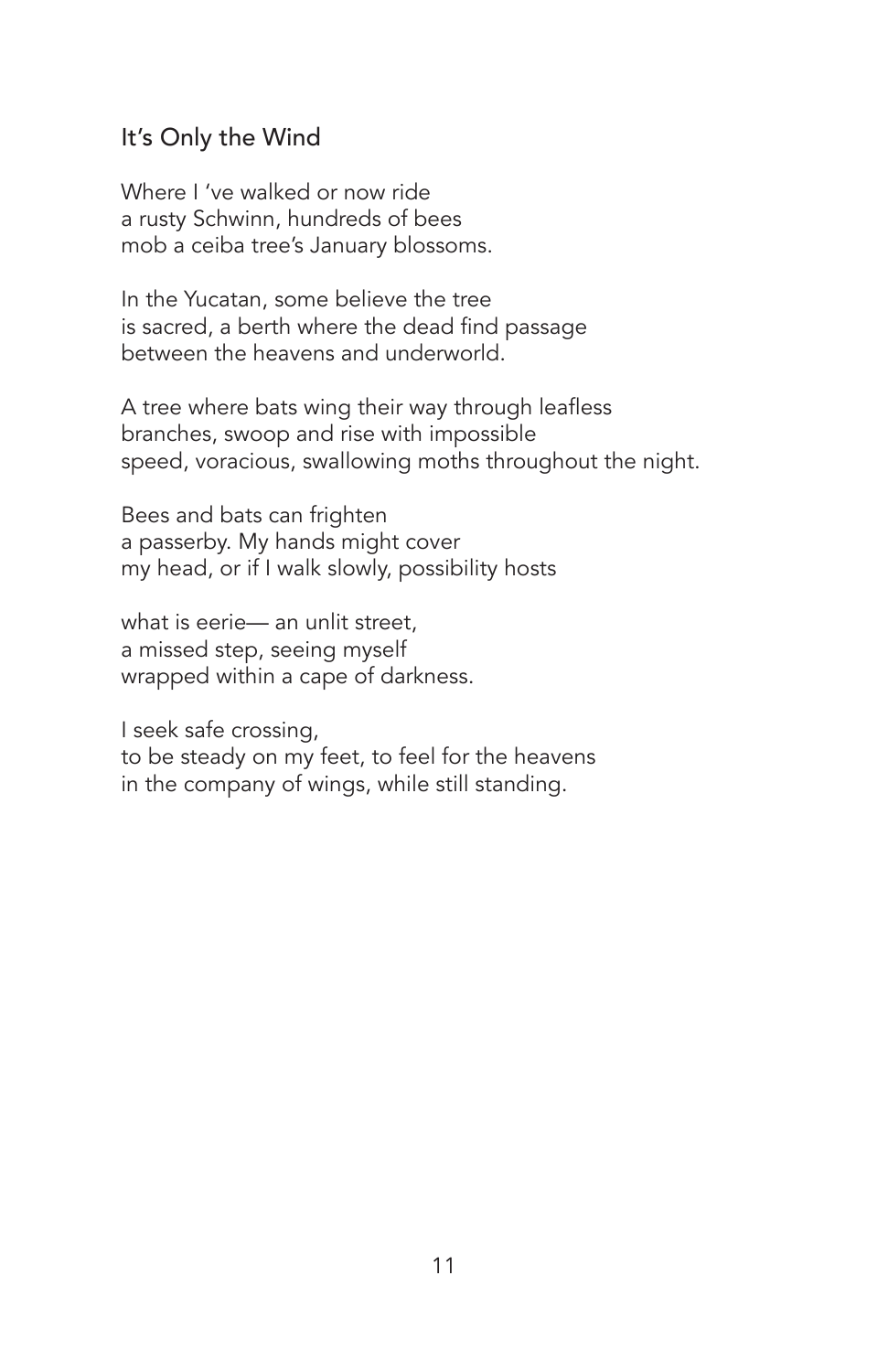#### Voice Lessons in a Writing Class

She had forgotten her armor. Only the wall clock spoke in loud ticking seconds. She talked context, her life in short stories, lived behind veils of addiction, relapse, and crashed cars. I wondered if she cared less for poems and more for razors to sharpen her voice.

In the valley a dirty wind swirled. If I followed her to the river —would she keep her dress, leave her boots in the reeds, cradle stones?

Rivers speak stories. I couldn't hear what she had left to say.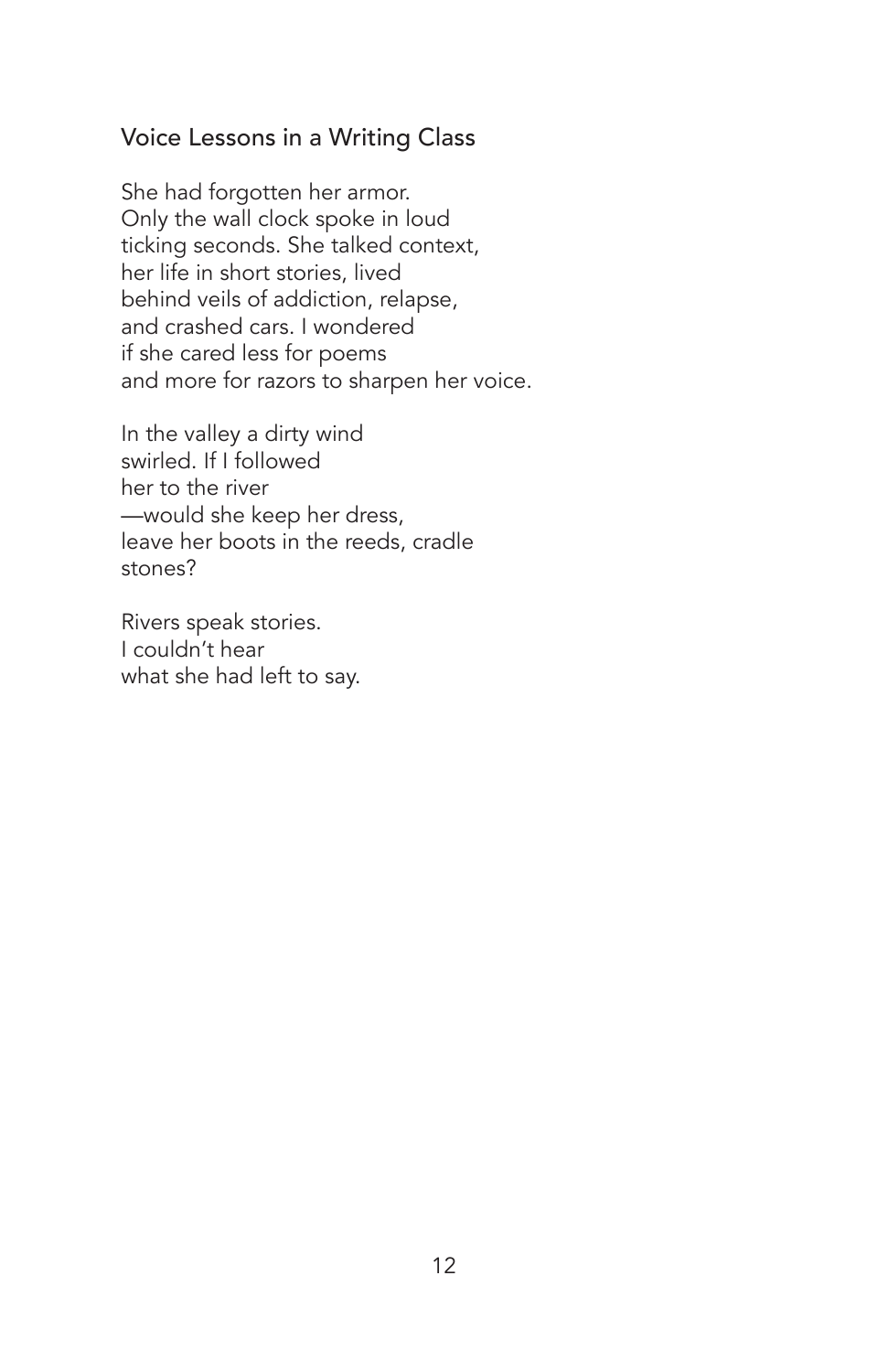#### A River

A river snakes lowlands, gathers rain and wind-blown seeds, ferries folks and summer picnics, a fishing pole, a kayak, children who will leap off a dock.

But a river is not

a dream—

 it's our fathers' homemade stew, all that spews or slips into the water from industries, refineries, and farms notice all the weed-free fields waving grain?

There's a hush in the house where the cards are dealt—what glow leaks from the landfill?

All things run all things run down to the river.

We forget what is drawn from the faucet.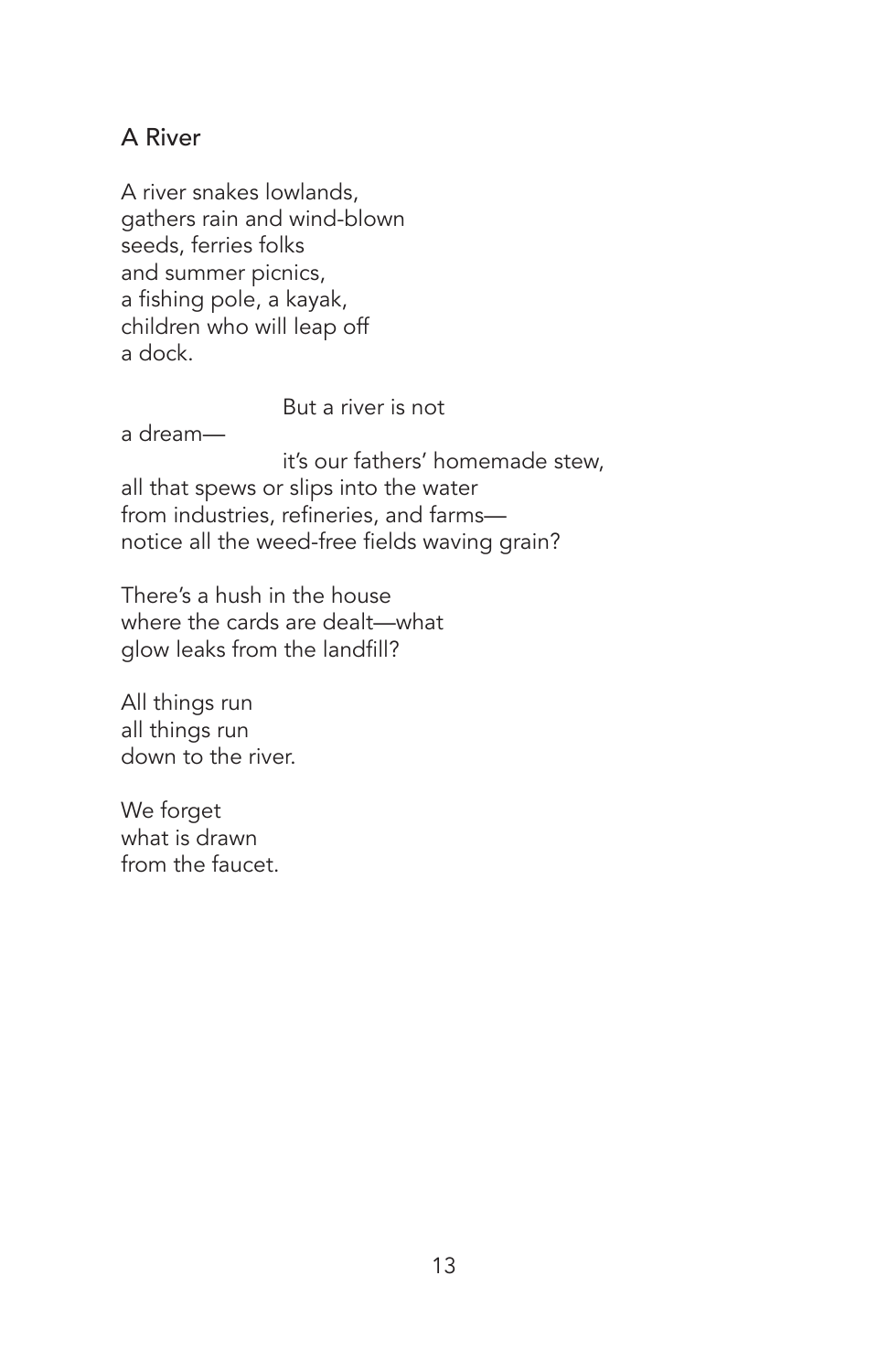#### The Suckers Are Running

It's good that we do not have to kill the sun, or the moon or the stars. —Ernest Hemingway

When the Longnose fish mate, their coming and going is fleet. We'd try to catch sight as serpentine tails twisted adrift, and danced in a watery bed.

My father lay wait by the shore. Sleek bodies churned under a blanket of water. Still, we were unprepared when he thrust and lifted, fish by fish, into the air writhing on a spear. Gills sputtered. Soft bellies dripped rubies and pearls onto the lawn, the dying gleam heaped by the road.

Why do you cry over some damned fish?

We looked into the sky, illustrated by a million stars as it darkened. We drew a breath, gathered our legs and ran.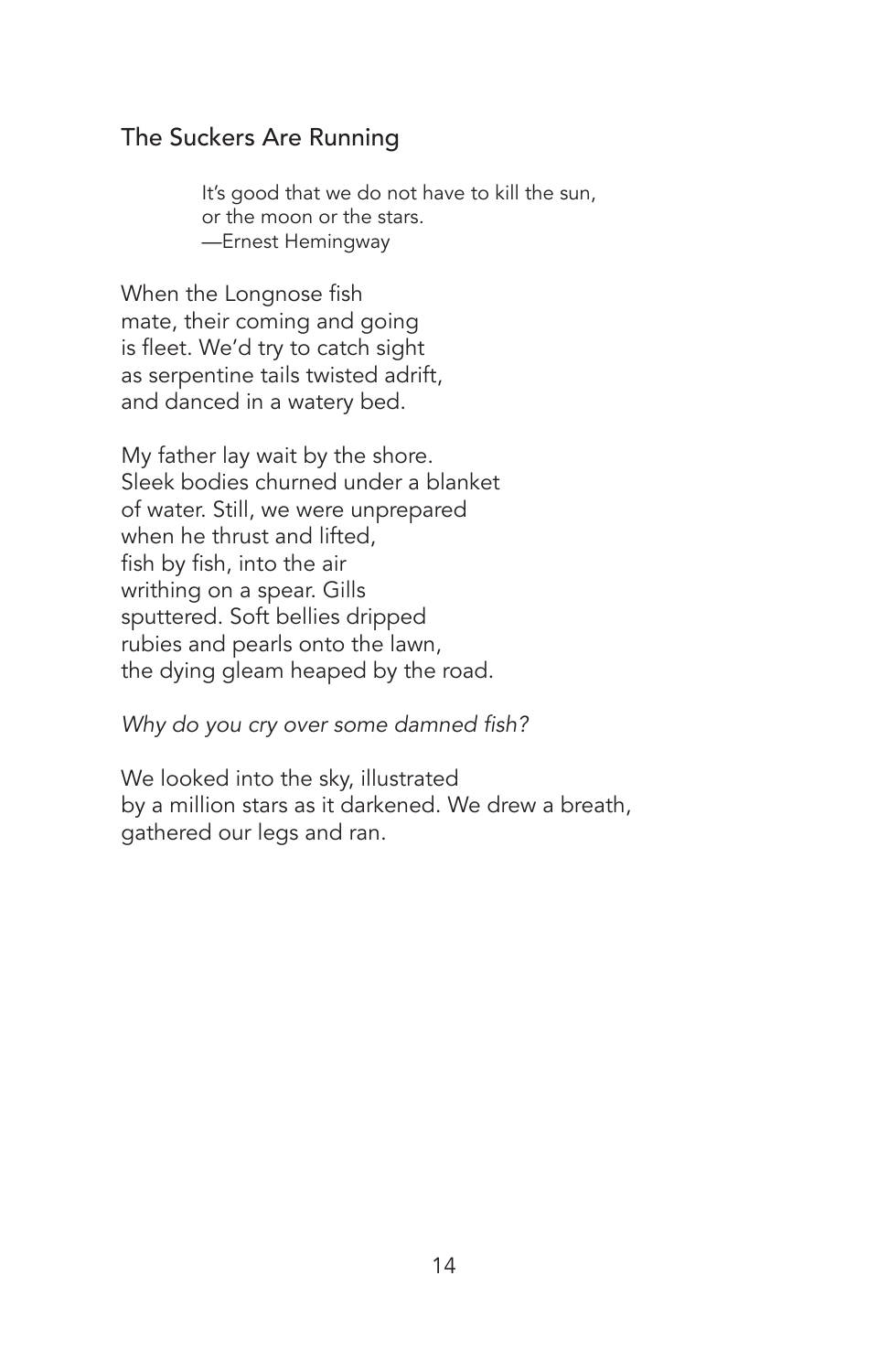#### Wild Ride

It had been a quiet morning before words collided, chilly as the temperature dropped between them. Neither expected the volume, their roar. They anchored in a hurry, hid behind interior walls as a squall blew through mean enough to shove their house into the lake.

Over the bay, sleeves of lightning tore the sky, shredded a hickory tree. Tinder and rain rode the wind sideways. No one saw the kids drop the jet skis into the water to wrangle the waves. They bucked and bounced out of the cove.

After the storm blew over, dinner was served, usual time. Someone clicked the TV and flipped channels. No one said a word about the rain or remnants that scarred more than the landscape.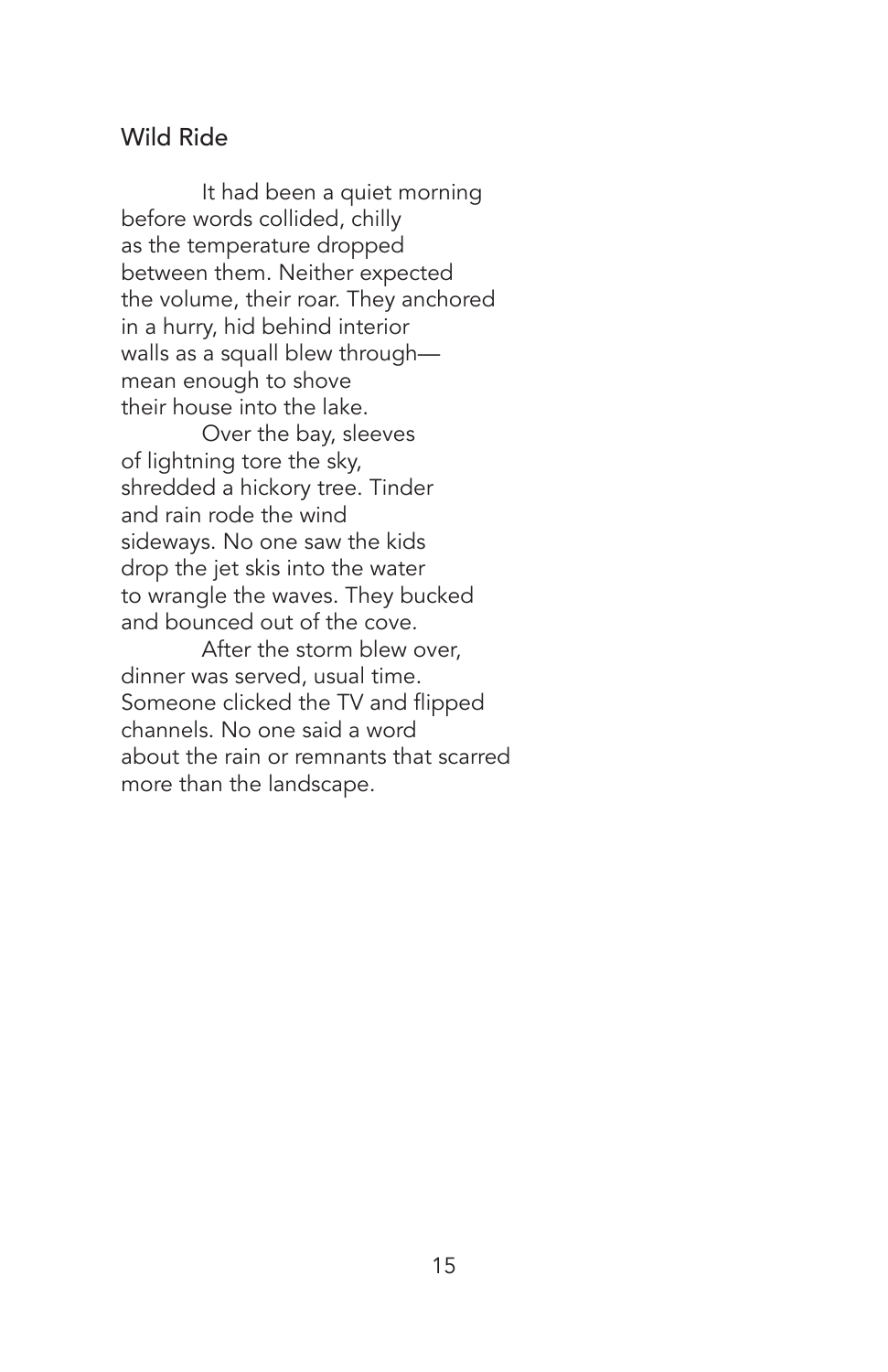#### I'm Sorry Laura Salvatori

Sometimes I become transfixed with the rear-view mirror—after all, images

go by fast. To be safe, I park and walk. There's something to be found

roadside in weeds and along fence lines—paper wrappers, whiskey bottles, and cigarette butts.

Once I found a hair brush and thought of you, your chiffon dress, dandelion yellow, and my pink lace,

going to prom…two high school beauties, what could go wrong?

We got high, laughed about our dates, and our hot rolled hair set perfect

except after we arrived, I could not walk into that booming room,

join the gowned and tied. Better to sit outside and notice the movement of clouds.

How quick stars lose their glitter as they disappear into the dark.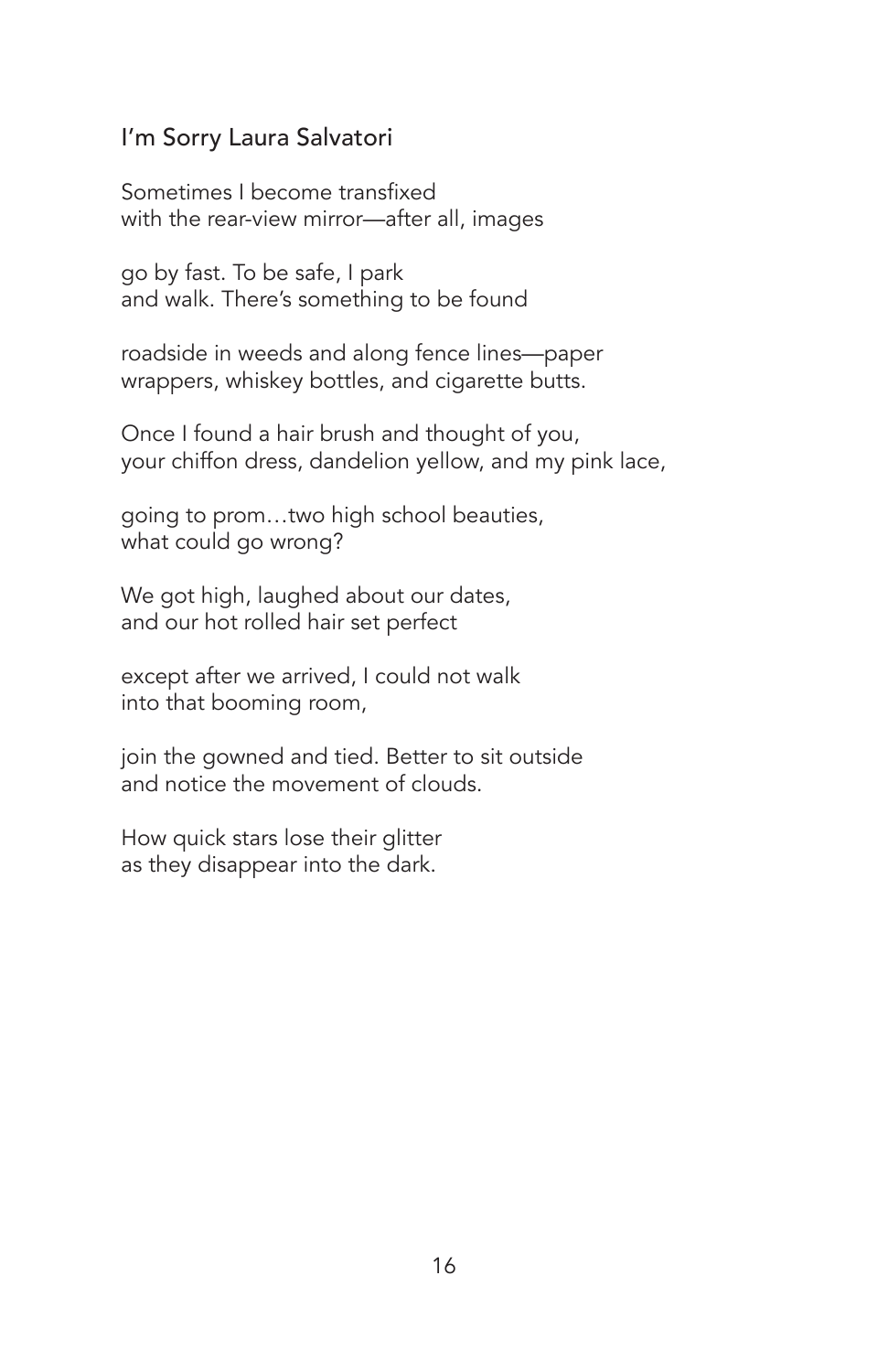#### Riding Waves

I swim quick strokes past the drop-off line. The lake is rough without regard. I grip a ladder rung, strung with algae, look back to sand castles collapsed on shore. Across the cove, houses are lit with tempered lights that bob in and out. Whose homes rest so far away? On the dock a mother, or my mother, watches the waves. Frantic hands motion a plea for some kind of return.

Today, I can tell you anything.

A lone swimmer rides a wave into a glass house. She sings a sailor's tune for her children, a song her father had sung. What will her children say about the seaman's shanty? She was in over her head, over her head was she.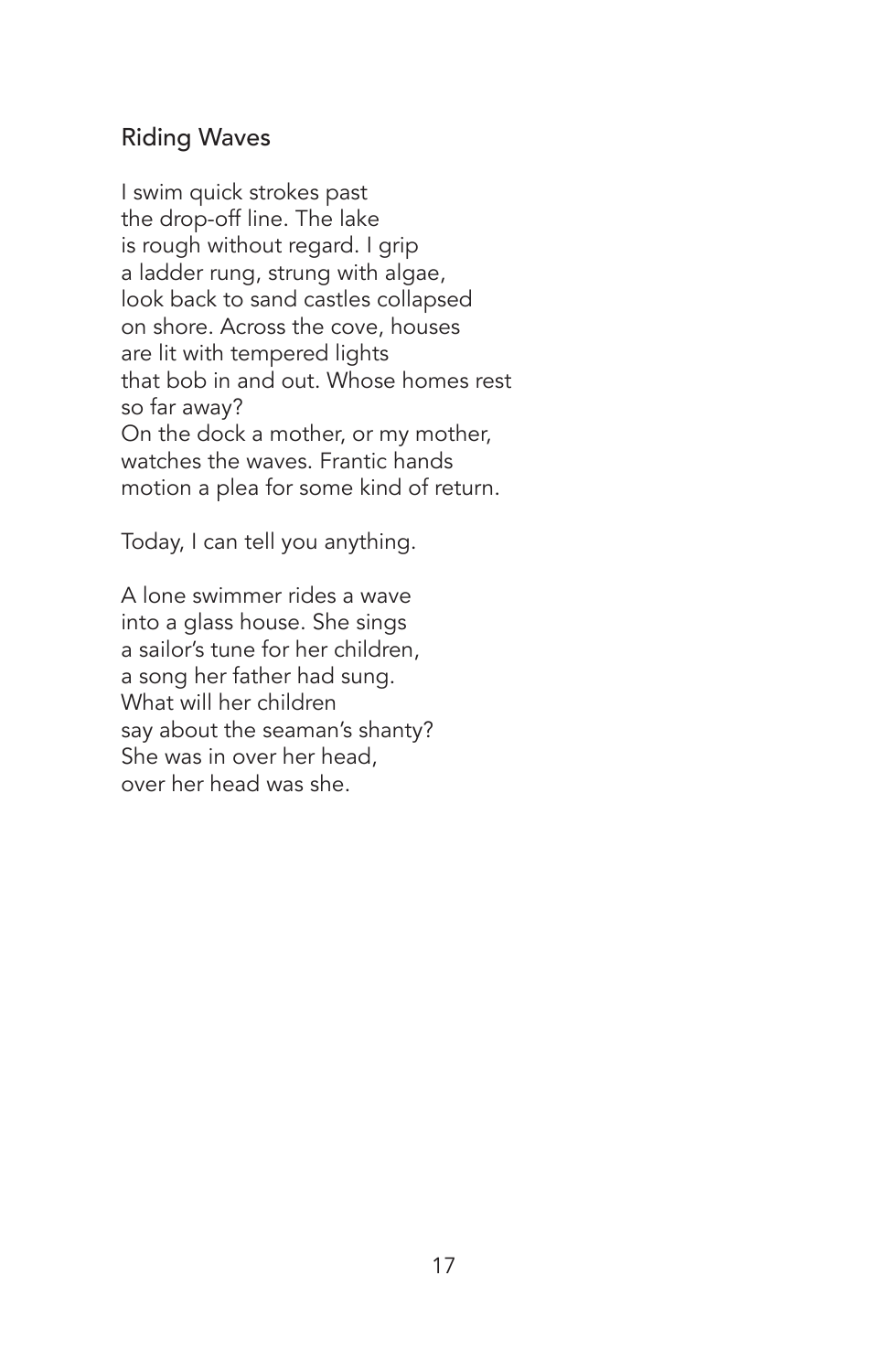## Sugar Maple

for Grace

When we were tender green our pockets full, juicy and sweet, she held us close in wind and rain with beetles and birds caught in the sway. Bold you were and so was I letting go and falling. She is standing still weathered and lined, empty as winter is here.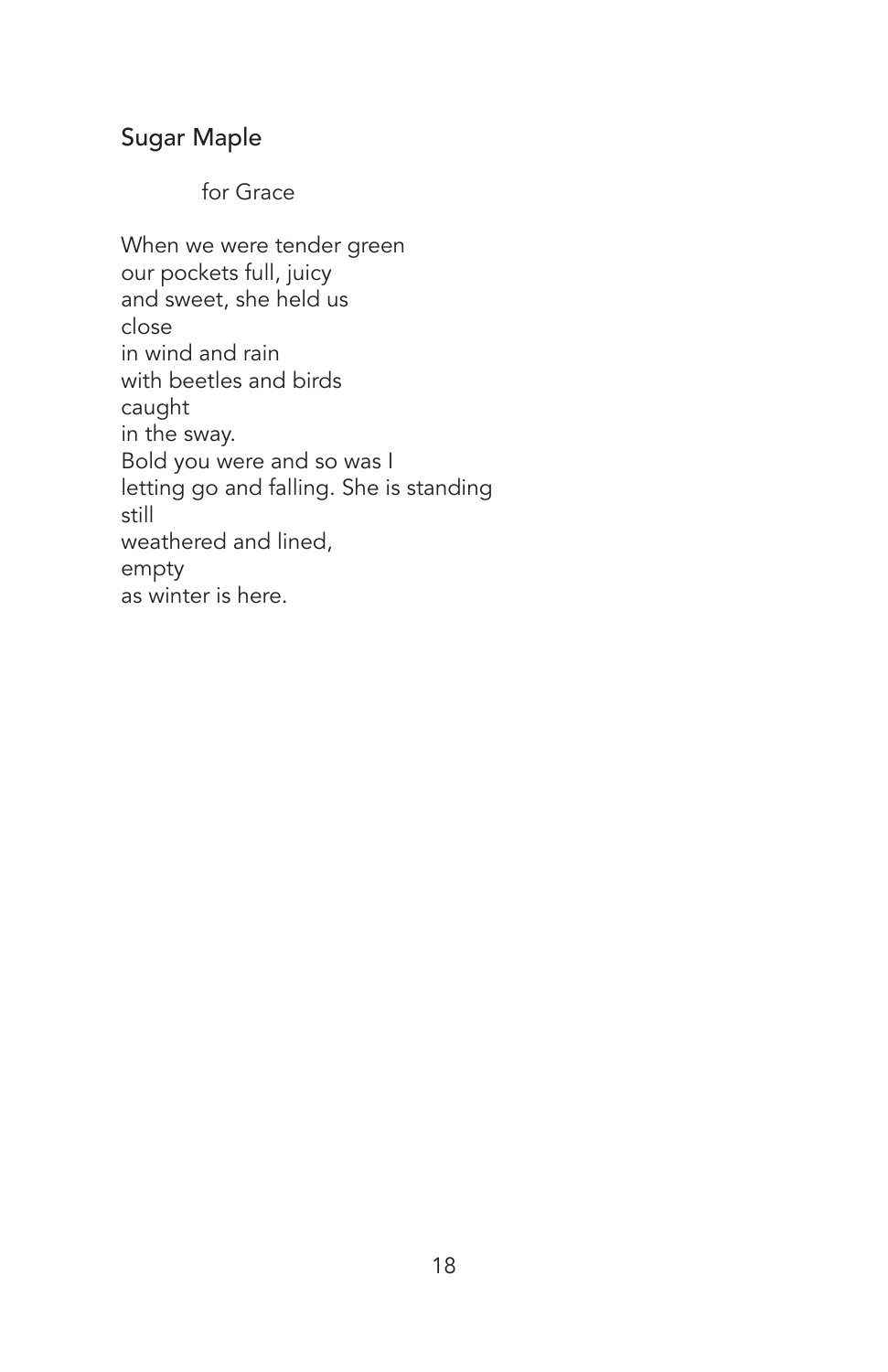## A Grandmother's Mirror

Grandma treasured her cherry wood dresser with mirror. So prized, her friend Marilyn offered to buy it out from under her. Grandma said she wasn't dead yet and besides, mirrors keep secrets.

The dresser passed to my mother and it filled with ruby lipstick, polish, and rouge. Embroidered handkerchiefs with ironed edges. A string of pearls. Letters. After the dresser moved to me the secrets unfolded.

Inside a stationer's box my name was changed on papers with a notary's seal. An apology written in slanted script yellowed in an envelope. A photo of a man with my eyes, my lips. What was untold remained.

My daughters stand beside me now. One is tall and lean, the other full-bodied with baby. Together we feel for movement and nod. Are we within a photograph, the dresser mirror our frame? My hands move instinctively and brush away the dust.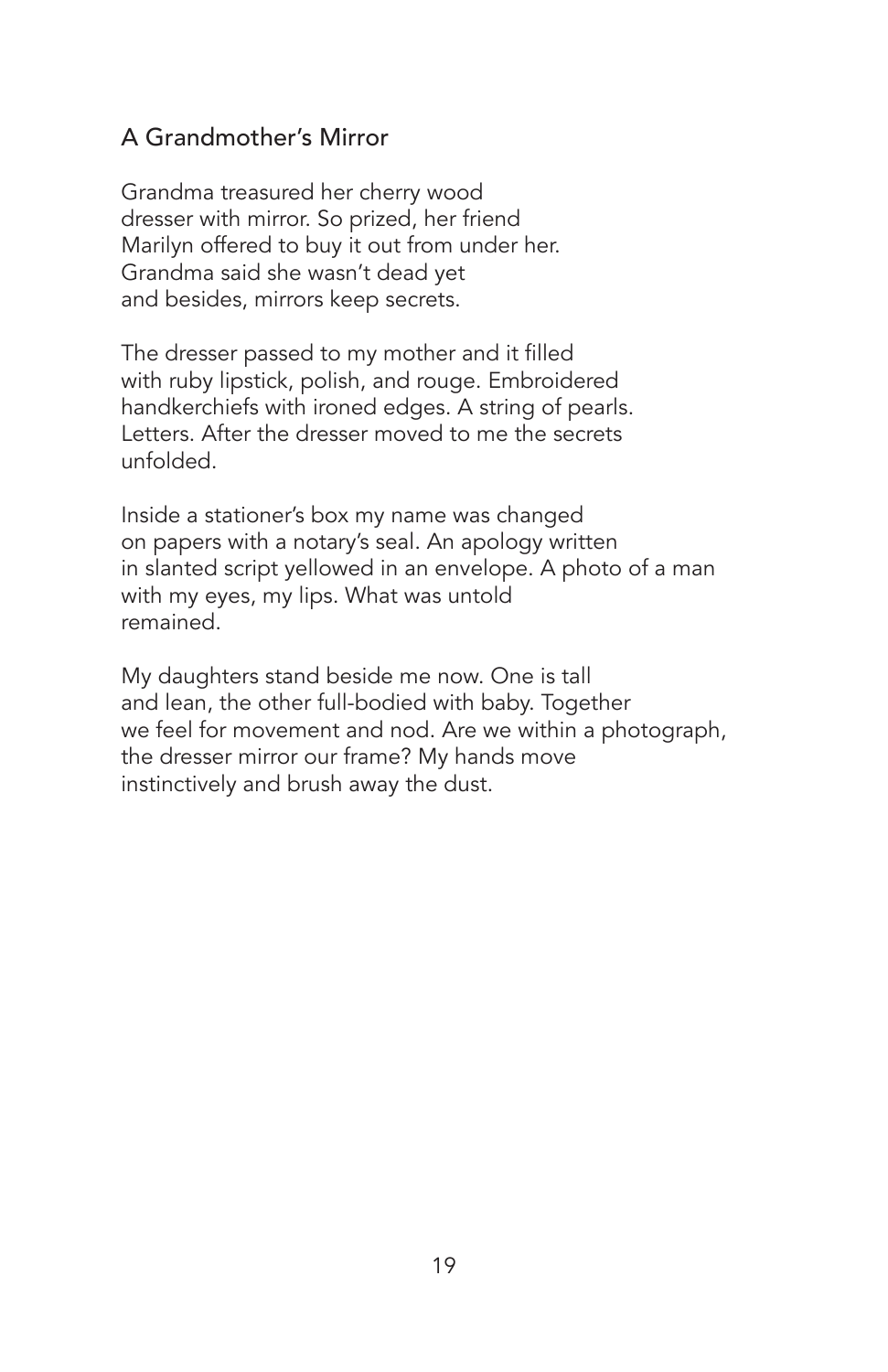## Their Mother's Voice Was Music

Stories beg for a teller.

Once a mother and her daughters sat cross-legged in a field of wild clover. Soft wings of honeybees brushed their skin, they were not afraid.

They ate sandwiches and pie, guessed names of birds, drew pictures on squares of paper. *Whoever said sparrows are plain does not know beauty,* a daughter thought

and sketched a crown and crest on a brown body. The other, tired of sitting, stood, twirled circles in the unmowed field, arms out-stretched, said the names of every state she remembered,

and their capitals.

 $\sim$ 

Grief cries for a window.

Why keep the photograph of a mother clutching a silver casket, her face twisted, her mouth a wound?

At home, her daughter's wedding dress hangs slack on a padded hanger. Days before, bullets ripped

her girl's chest into air. A water glass flew no one heard them shatter. At the party, fourteen people shredded into a river

of flesh and blood, that day in San Bernardino.

 $\sim$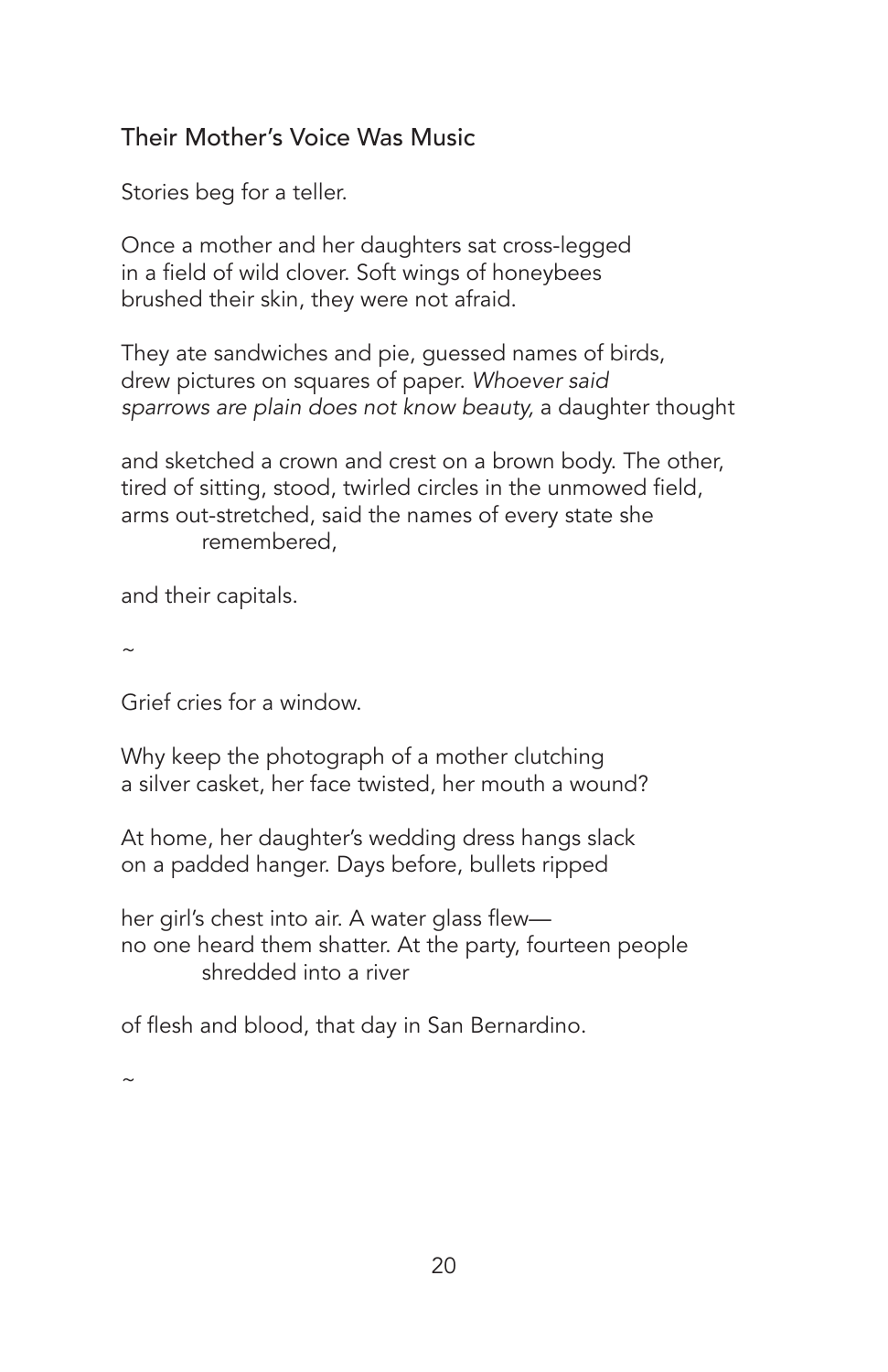Nevertheless.

The sun will rise and moon will follow in expected time. Yet, in the middle of night when dreams are set in motion, the children asleep, and dogs inside, an incessant clock

ticks.

 $\sim$ 

Remember bright costumed days.

That evening, they read poetry on a stoop, watched fireflies flirt as cardinals called their families to nest. The daughters begged

for a story, one that began long ago, and ended happily after.

Their mother's voice was music.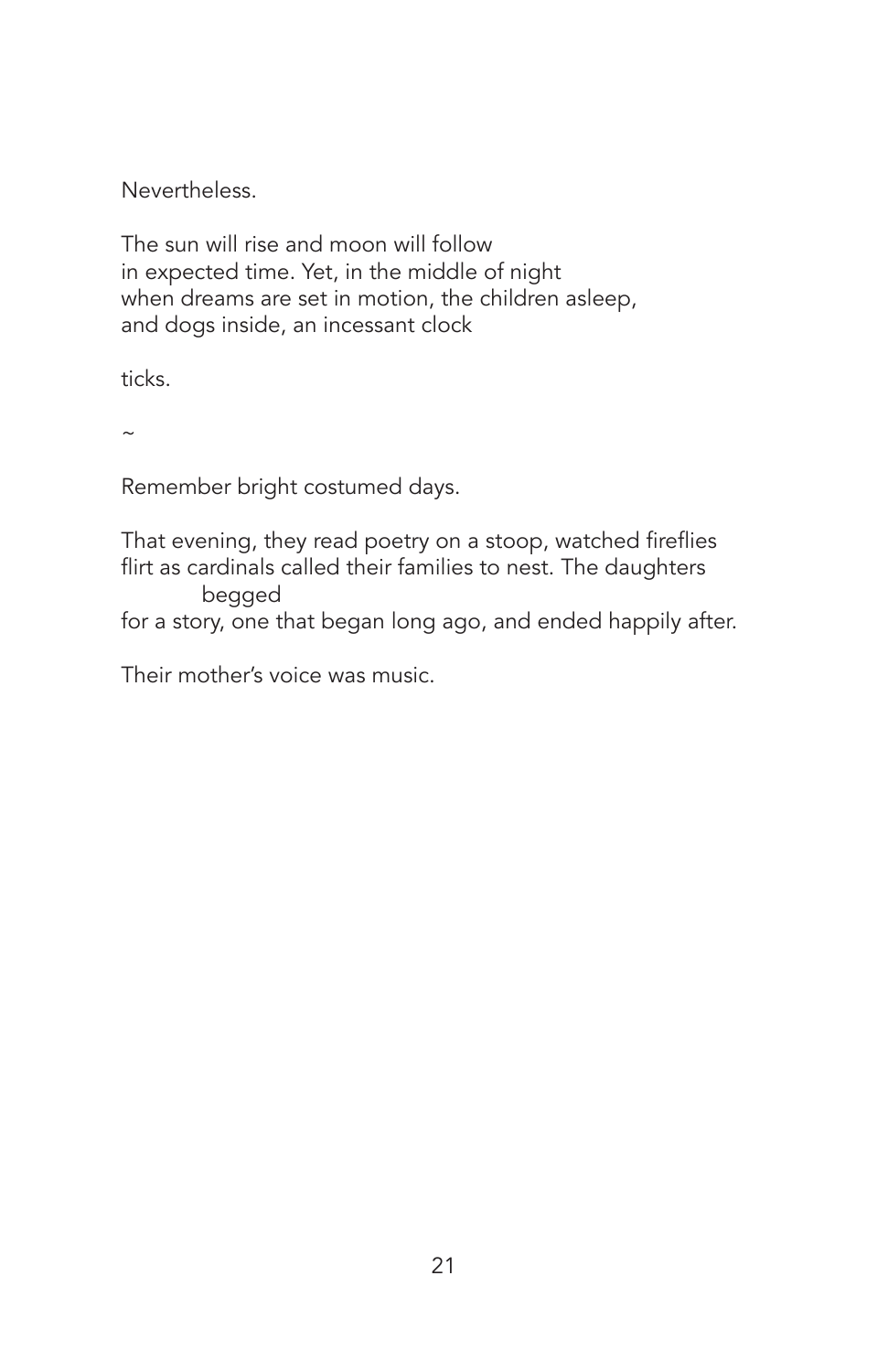#### This Time Around

We walked white halls and gazed in grace. In another medicated room, a woman sang to a body that was curled toward shadow. You choked and remembered no hymns of comfort were sung for your dead son, bare elegies given over to a priest—what could he know of a mother's loss?

Another mob of complaints labored between breaths so shallow words were work for you to form: *the sheets are thin as skin, those vinyl pillows, and the certainty of cold canned beans.* 

Through the window we saw a cloudless night, nothing would stop the stars from mapping the sky. People departed. Cars passed on going somewhere. For a brief moment we imagined the leaving, and then we saw the moon, the big white moon.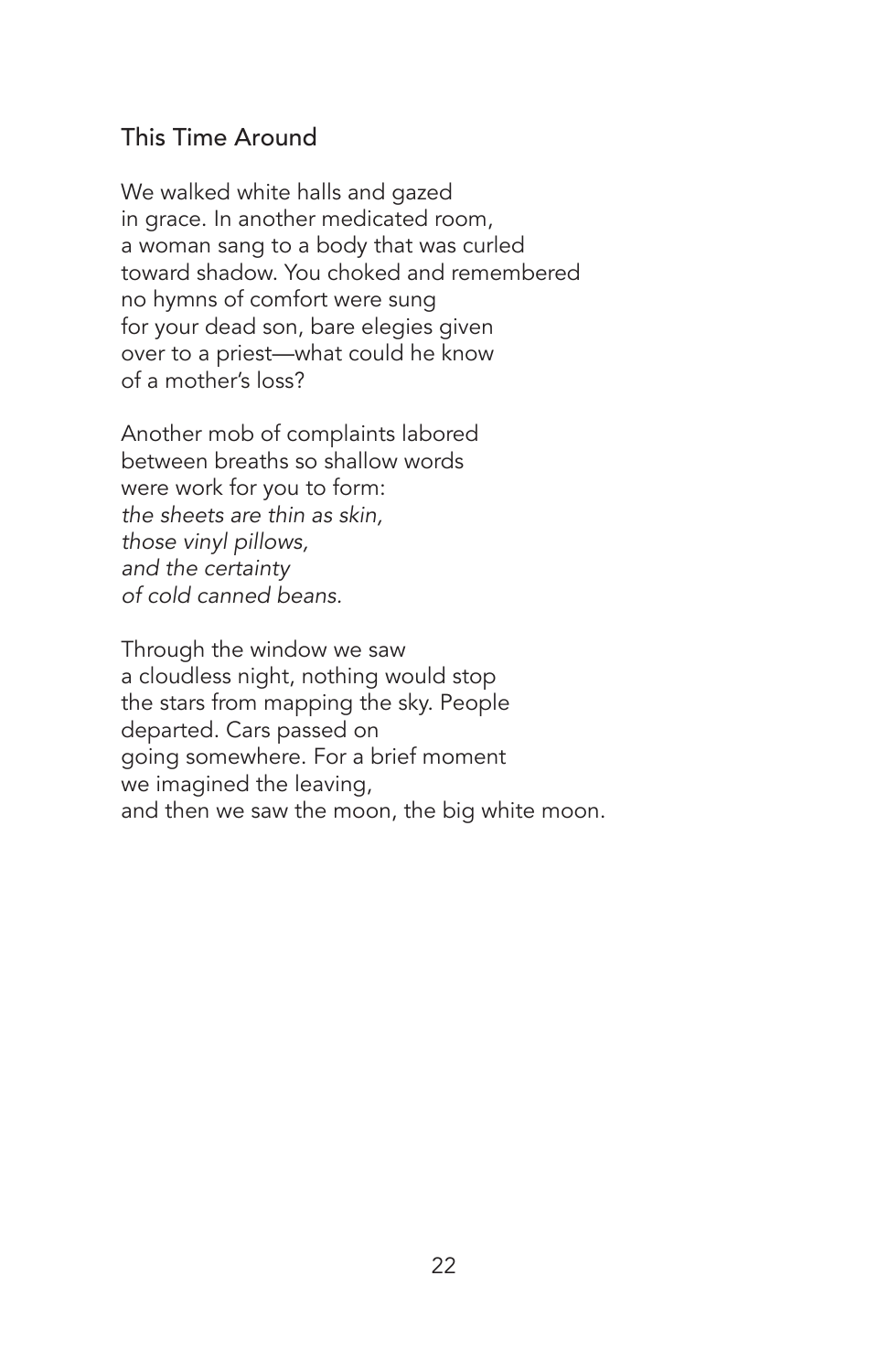## A Struggle to Get Out

Not a ripple. At home, the silver lake was unmoved, flat and dark as a grave waiting.

She fought for life knowing there would be no return. This time, in the hospital they drew blood until she emptied, made her mute with morphine and masks.

For five days we waited, rubbed oil into her unmoving hands, sang parts of prayers that were remembered. Was time bruised with transcendence or blunder we wondered as we opened the window for the small bird banging against the glass.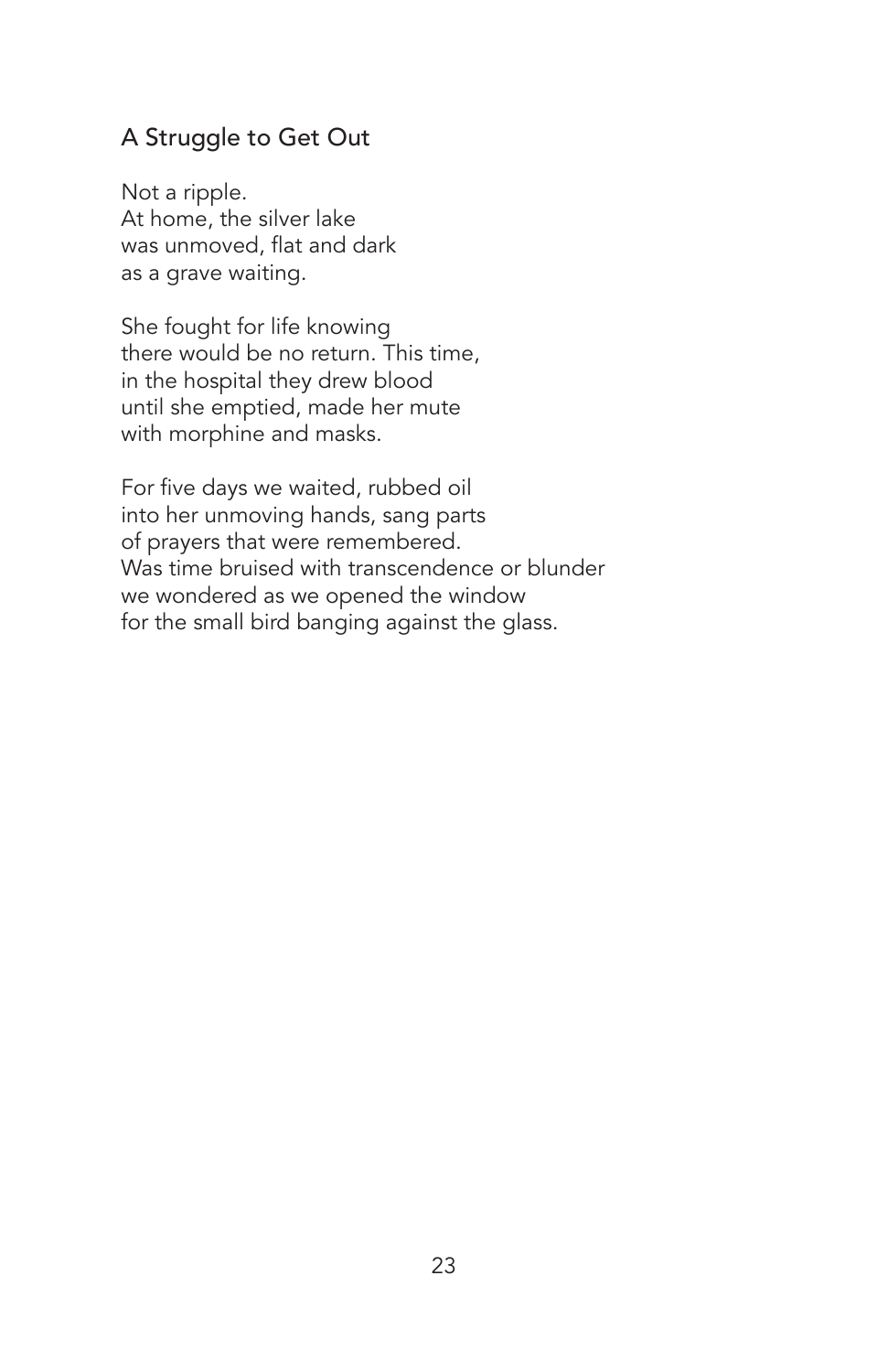# Snapshots of My Grandfather

#### 1

I conjure him with clippers snipping flowers. He grew carnations, peonies, and roses, and stacked his tackle alongside a fishing pole. My old man trolled Canadian lakes, caught and fried fish on a hot camp fire.

#### 2

Each spring, yellow petals flame in my garden, all from a single plant he dug from a Michigan wood, wrapped in wet paper, and flew inside a pocket to St. Louis. One uprooted rhizome retells the story to descendants in a king-size bed of primrose.

#### 3

Random objects he saved: a slab of gold pyrite, wildflowers pressed in cowboy books, jaw bone of a Pike festered in fly larvae (the one Grandma threw to the road), and a rabbit's foot, curled inward by time, as age does to things that have lived.

#### 4

I promised not to follow his coffin, drove west to the Rockies, pitched a tent in Estes Park. There, wisps of clouds, wind in pines, perhaps a young deer that shadowed my trail.

Never forget, he said to me.

I only remember.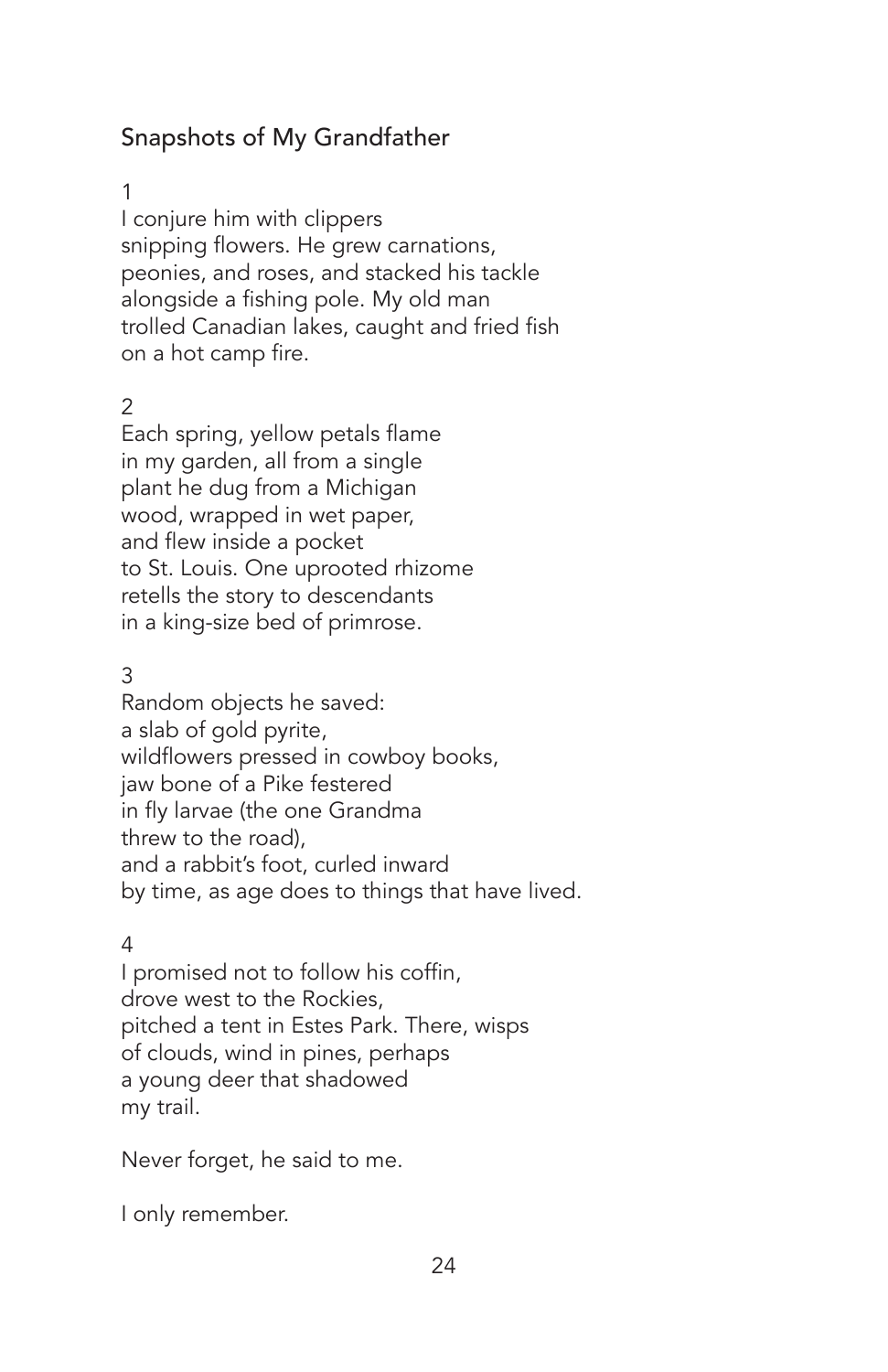#### Door-To-Door

Each day begins early, when sparrows start to sing, And the truck is filled with baked goods, layer cakes and pies. He drives through the neighborhood and rings a bell on a string.

His customers will ask him, What bread did you bring? *Today, just for you, Italian, French and Rye.* Each day begins early, when sparrows start to sing.

Woolen garments in winter, short-sleeves in spring— He'll call, Fresh donuts, nutty dunkers, jelly-filled, and fried! My grandfather drives the truck, rings a bell on a string.

Cookies, the size of hands, their baker-man brings, *Chocolate Chip and Peanut Butter,* the children will cry! Each day begins early, when sparrows start to sing.

A shiny silver dollar is pay to my liking, For a half days' work, what will it buy? Tomorrow comes early, when sparrows start to sing, We'll restock the truck, I'll ring the bell on a string.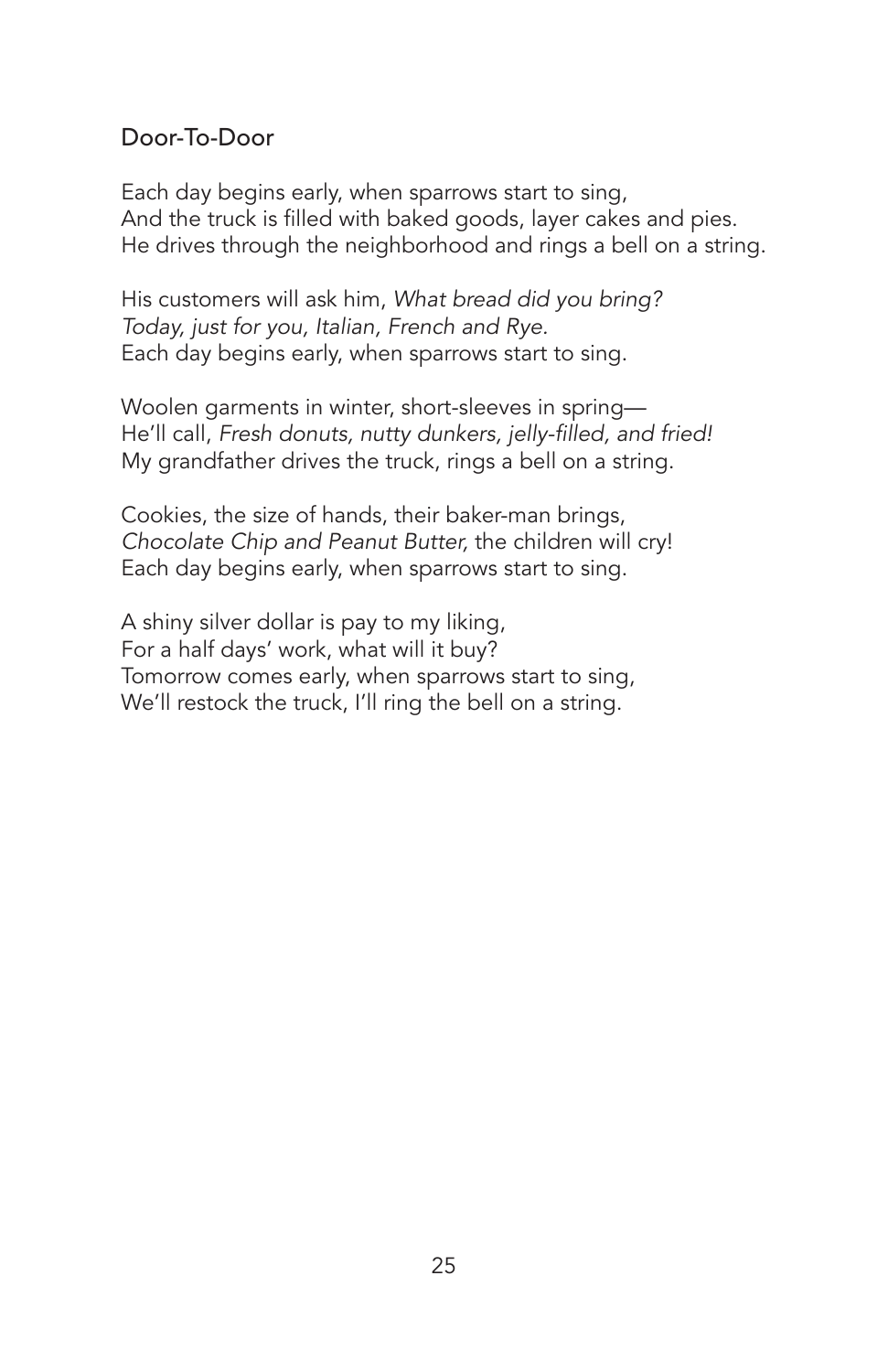#### Landscaping

#### for Marv

Light seeps across the land opening another day. Robins sing the garden awake, rustle in the thicket and couple on boughs.

Wild liriope has spread, choking viburnum and pine. We scrape away mud and brick, sort tangled roots, rake and unearth: a brass ring, some broken beads, a child's faded lion.

Wind frees maple spinners easily. Hundreds whirl down, glints of yellow gutter our hair with crowns. You whistle a little out of tune. I know the song and fly to an opening beside you.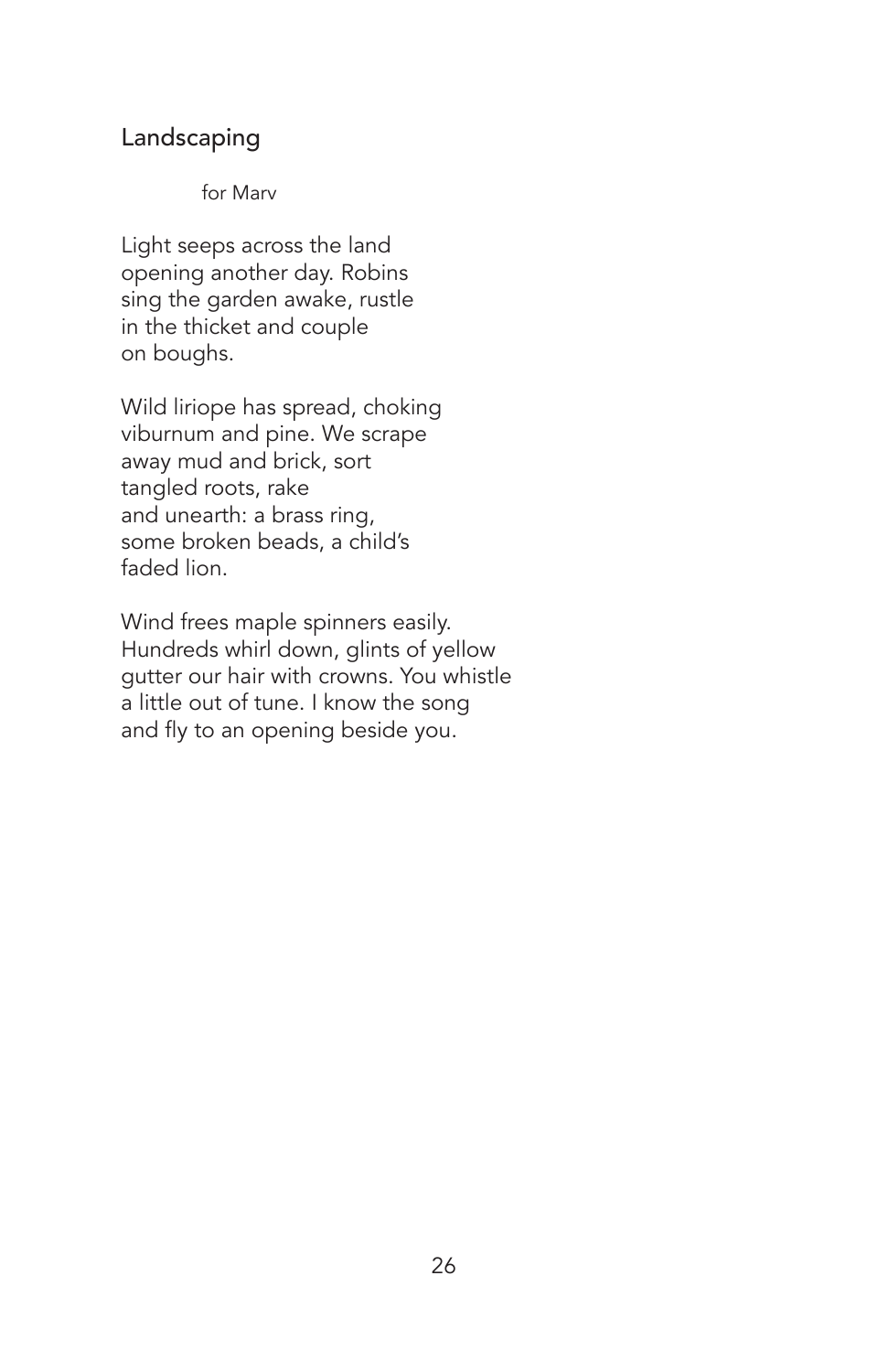#### Living Midair

Our hotel was built to hang off cliffs with an overlook above the Adriatic. We'd traveled far, managed the Rome airport, rented a Volvo, and driven unknown two tourists passing through dark mouths of mountains on roads that coiled to the sea. It was late to entertain fear. Hadn't we always lived midair?

That night we sat on a veranda, our glasses clinked a cheer or two and we noticed the moon rise from the water as waves seemed to give the needed lift and curled around its bright edges.

You pointed to the illuminated cliffs, and past, where waves and wind carved limestone, created cracks and fissures. Rocks serve witness to the sea, tall ships and drowned sailors, eras of pleasure and plunder. We overheard the repeated beating and wash, the moan of polished stones, as if rocks spoke straight into our faces.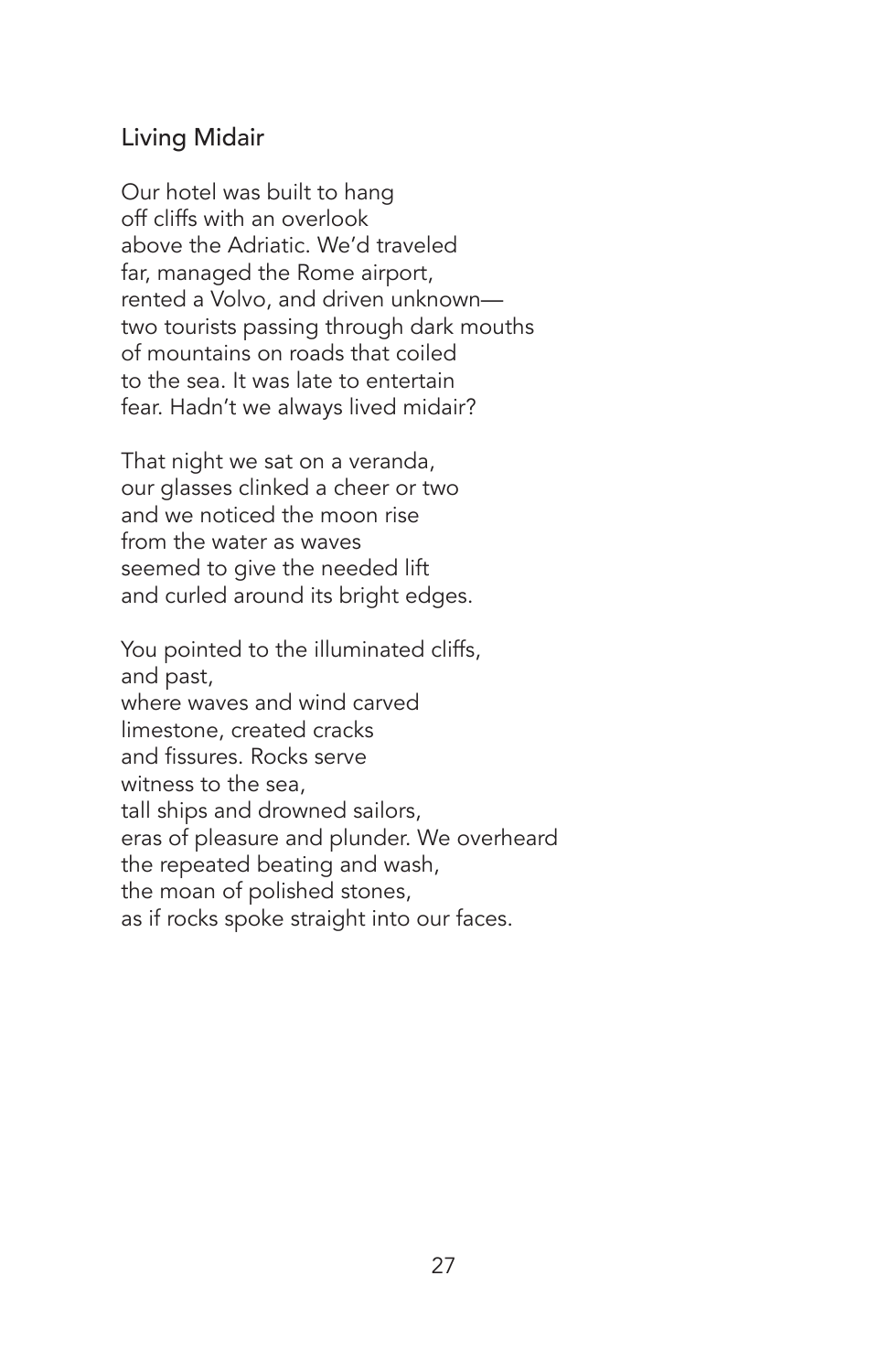#### Awakened

We hiked along a gray summit trail where wild grass was slapped flat from winter's rough hands.

The trails were easy, even without compass we found our way, yet oddly, redbud trees lit the dead woods with a discomfort of color.

We had walked miles, circled hidden groves that clung to their dried fruits, admired those unwilling to drop summer's bounty.

We managed to avoid certain dangers— (yes, the path was uneven), it was the edge of things, a ledge or trail's end we shied from.

In the weeds a painter set an easel and brushed a slice of moon into his sky. We wondered if it was waxing or waning, or if that even mattered.

As we walked toward the forest edge a red-tailed hawk swooped our caps. From the whoosh of wings, small birds scattered like dry leaves. We crouched. We waited, disquieted.

Hundreds of peepers were silenced by the movements of the hawk. When danger passed, the soundscape re-emerged: the drill of a woodpecker, the trilling of frogs,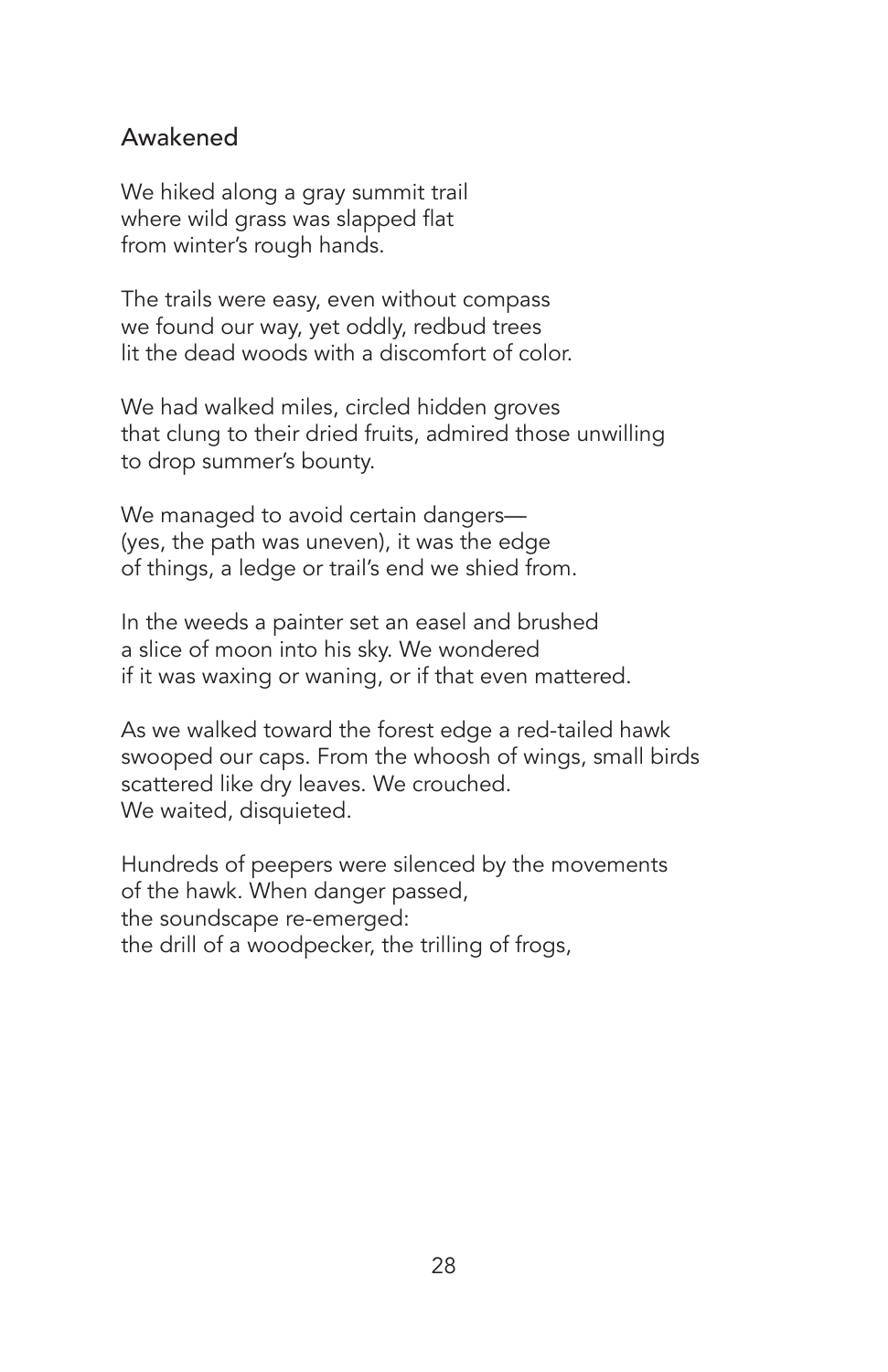all rose higher into a full chorus, the marsh rippled with life. We stood, talked of temple bells, crisp and sure, the hands that held them,

and how they ring and ring and ring.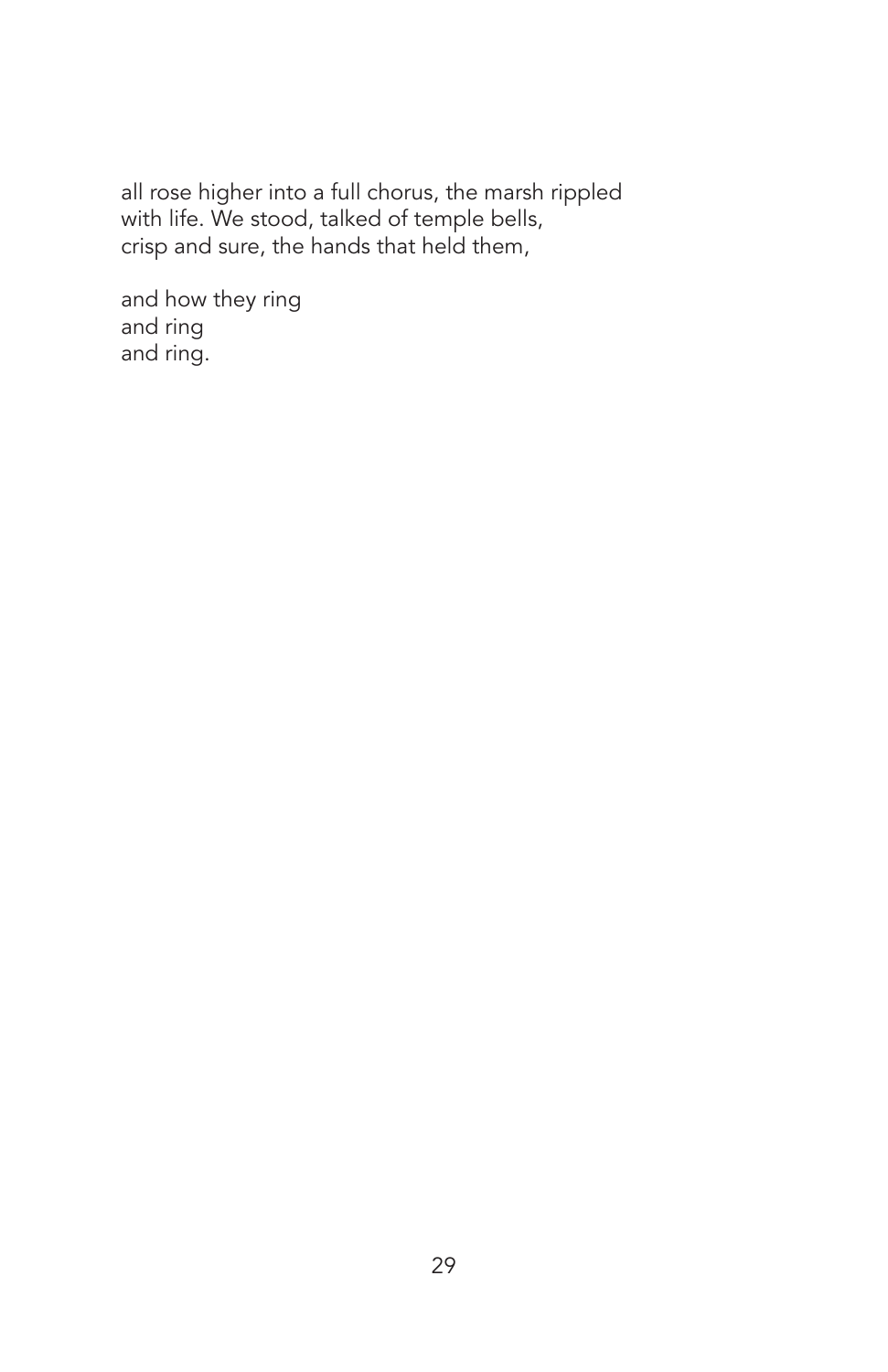### *Living Midair,* poems by Karen June Olson

#### About the Author

Karen June Olson is Professor Emerita of Early Care and Education at St. Louis Community College. Her poems have appeared in *The 2River View, The Mas Tequila Review, Third Wednesday, Tipton Poetry Journal,* and *UCity Review.*

#### About the Artist

Brianna Vuagniaux, a musician in a women's folk band called Hot Missoury, works with children as a nurse. She lives in the Ozark hills, where she also paints and doodles.

#### About 2River

Since 1996, 2River has been a site of poetry and art, quarterly publishing *The 2River View* and occasionally publishing individual authors in the 2River Chapbook Series. 2River is also the home of Muddy Bank, the 2River blog.

Richard Long, Editor 2River

ISSN 1536-2086 www.2River.org www.muddybank.org www.facebook.com/2RiverPoetry www.instagram.com/2RiverPoetry 2river.tumblr.com twitter.com/2weetRiver (@2weetRiver)